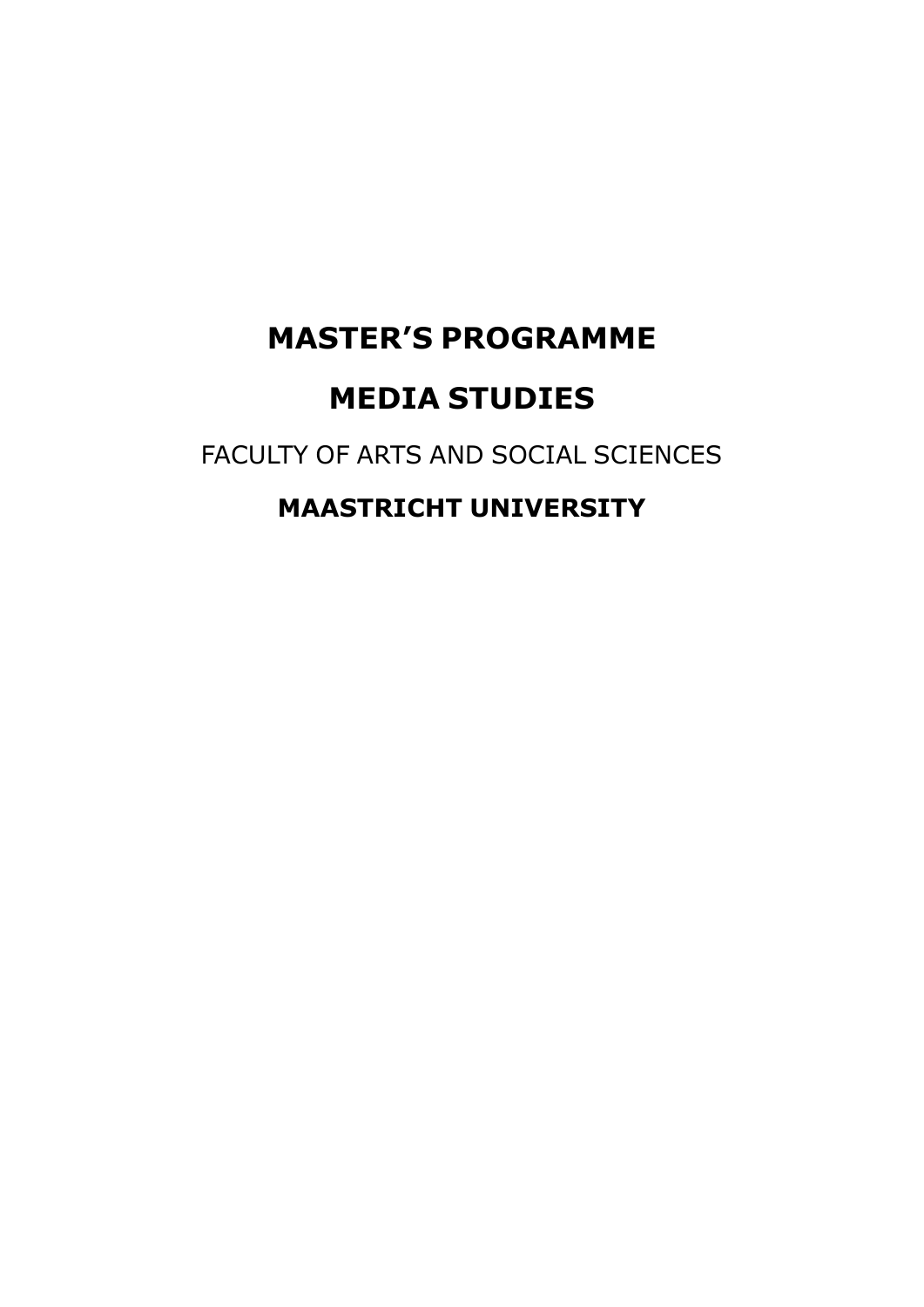QANU Catharijnesingel 56 PO Box 8035 3503 RA Utrecht The Netherlands

Phone: +31 (0) 30 230 3100 E-mail: support@qanu.nl Internet: www.qanu.nl

Project number: Q0717

#### © 2019 QANU

Text and numerical material from this publication may be reproduced in print, by photocopying or by any other means with the permission of QANU if the source is mentioned.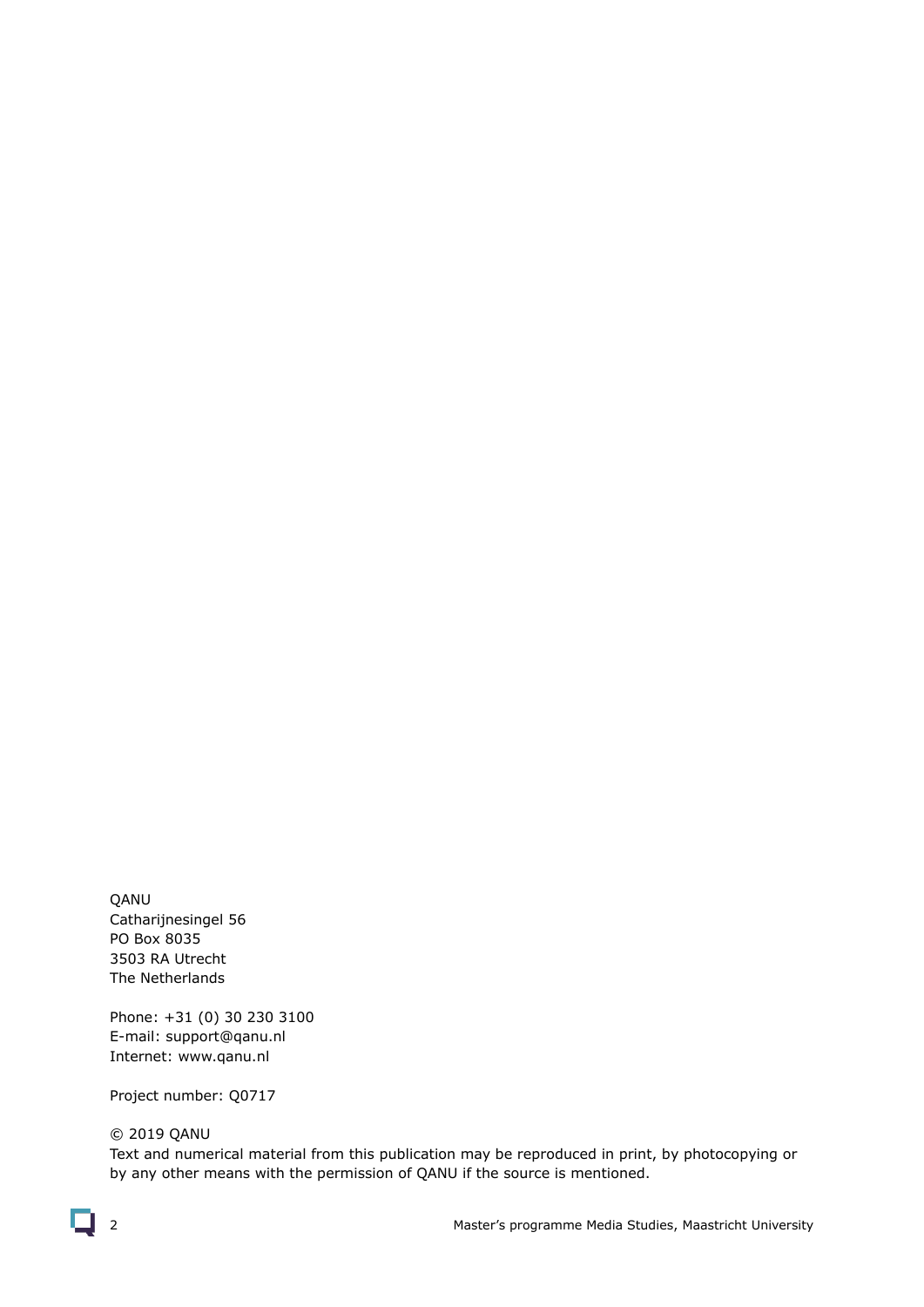# **CONTENTS**

| REPORT ON THE MASTER'S PROGRAMME MEDIA STUDIES OF MAASTRICHT UNIVERSITY  5 |
|----------------------------------------------------------------------------|
|                                                                            |
|                                                                            |
|                                                                            |
|                                                                            |
|                                                                            |
| DESCRIPTION OF THE STANDARDS FROM THE ASSESSMENT FRAMEWORK FOR LIMITED     |
|                                                                            |
|                                                                            |
|                                                                            |
|                                                                            |
|                                                                            |

This report was finalised on 27 May 2019.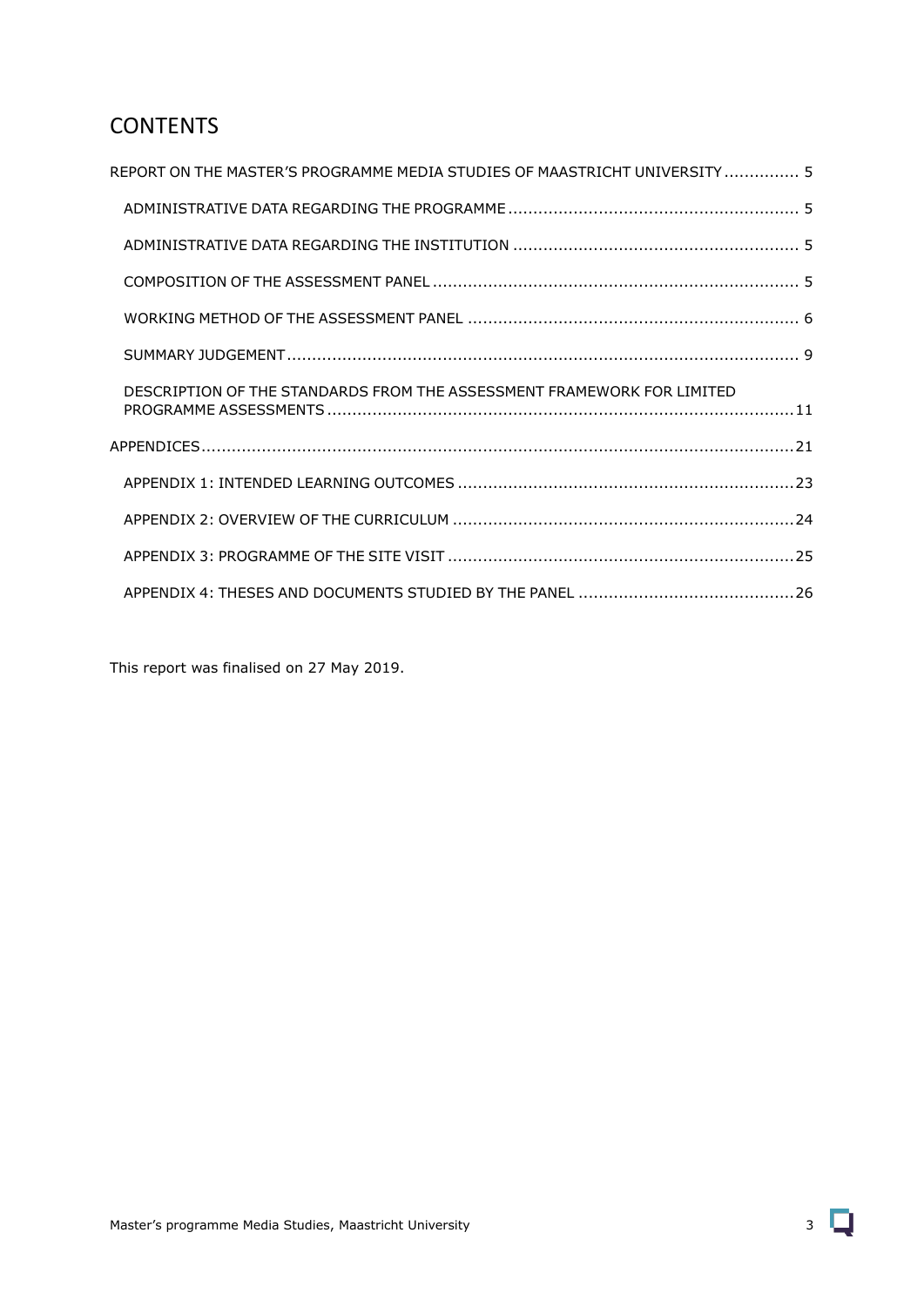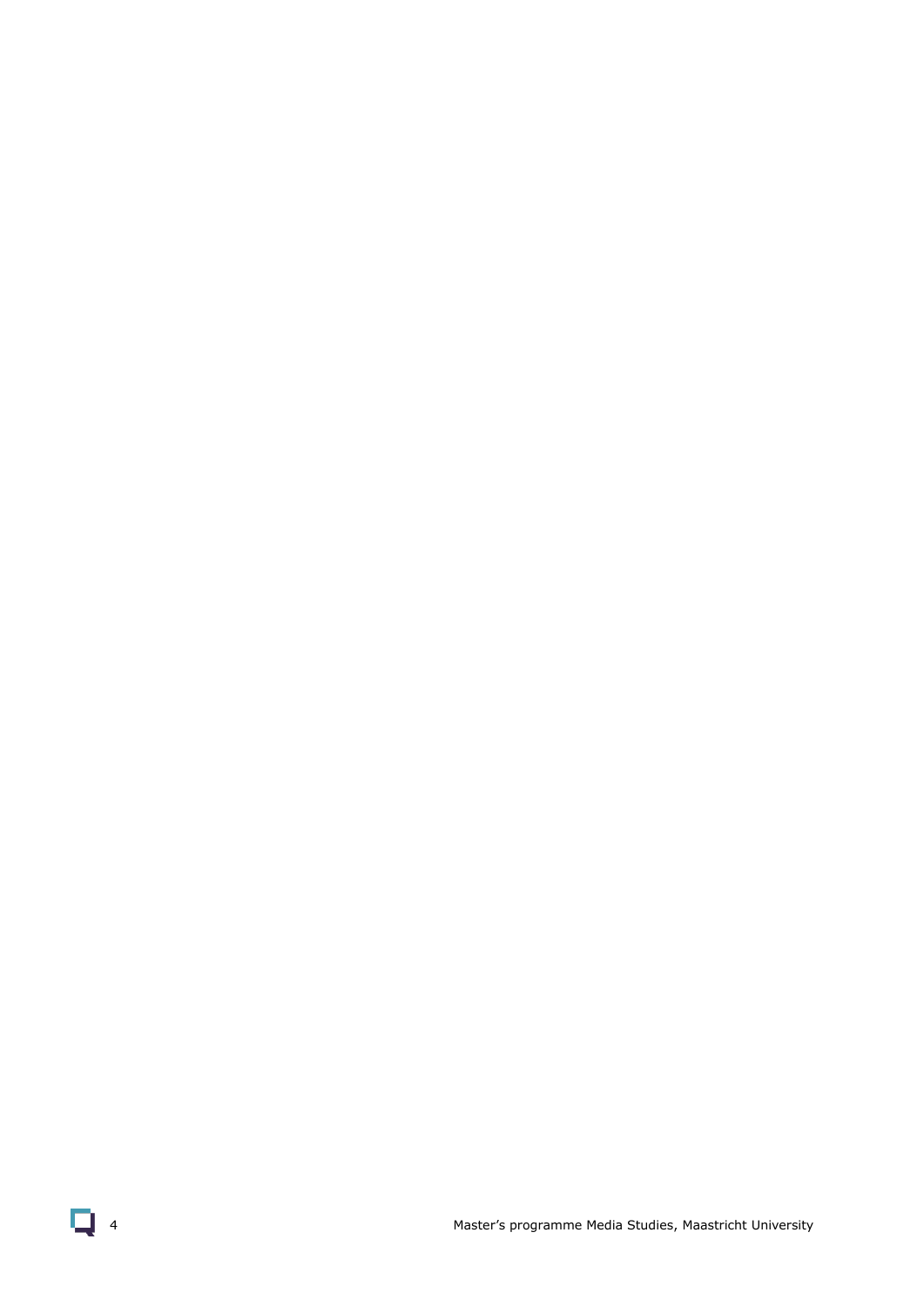# <span id="page-4-0"></span>**REPORT ON THE MASTER'S PROGRAMME MEDIA STUDIES OF MAASTRICHT UNIVERSITY**

This report takes the NVAO's Assessment Framework for Limited Programme Assessments as a starting point (September 2016).

### <span id="page-4-1"></span>ADMINISTRATIVE DATA REGARDING THE PROGRAMME

### **Master's programme Media Studies**

Name of the programme: Media Studies CROHO number: 60830 Level of the programme: master's Orientation of the programme: academic Number of credits: 60 EC Specializations or tracks: Specializations of tracks: Location(s): Maastricht Mode(s) of study: The study: the study of study: Language of instruction: English Expiration of accreditation: 29/06/2020

The visit of the assessment panel Communication and Information Sciences & Media Studies to the Faculty of Arts and Social Sciences of Maastricht University took place on 24 and 25 January 2019.

# <span id="page-4-2"></span>ADMINISTRATIVE DATA REGARDING THE INSTITUTION

Name of the institution: Maastricht University Status of the institution: example in the institution of the institution of the institution of the institution Result institutional quality assurance assessment: positive

# <span id="page-4-3"></span>COMPOSITION OF THE ASSESSMENT PANEL

The NVAO has approved the composition of the panel on 5 November 2018. The panel that assessed the master's programme Media Studies consisted of:

- Prof. dr. D. (Daniël) Biltereyst, professor of Film and Media Studies at Ghent University and director of the Center for Cinema and Media Studies [chair];
- Em. Prof. dr. P.C. (Peter) Neijens, Honorary Fellow of the Amsterdam School of Communication Research and emeritus professor Media and Persuasion at the University of Amsterdam;
- Prof. dr. G. (Geert) Jacobs, professor of Language for Specific Purposes and head of the Linguistics Department of Ghent University;
- Drs. G. (Gaby) Wijers, founder and director at LIMA, an international platform for sustainable access to media art;
- Ms. A. (Aimée) Overhof, BA, recently graduated with a bachelor's degree in Online Culture at Tilburg University [student member].

<span id="page-4-4"></span>The panel was supported by drs. R.L. (Renate) Prenen, who acted as secretary.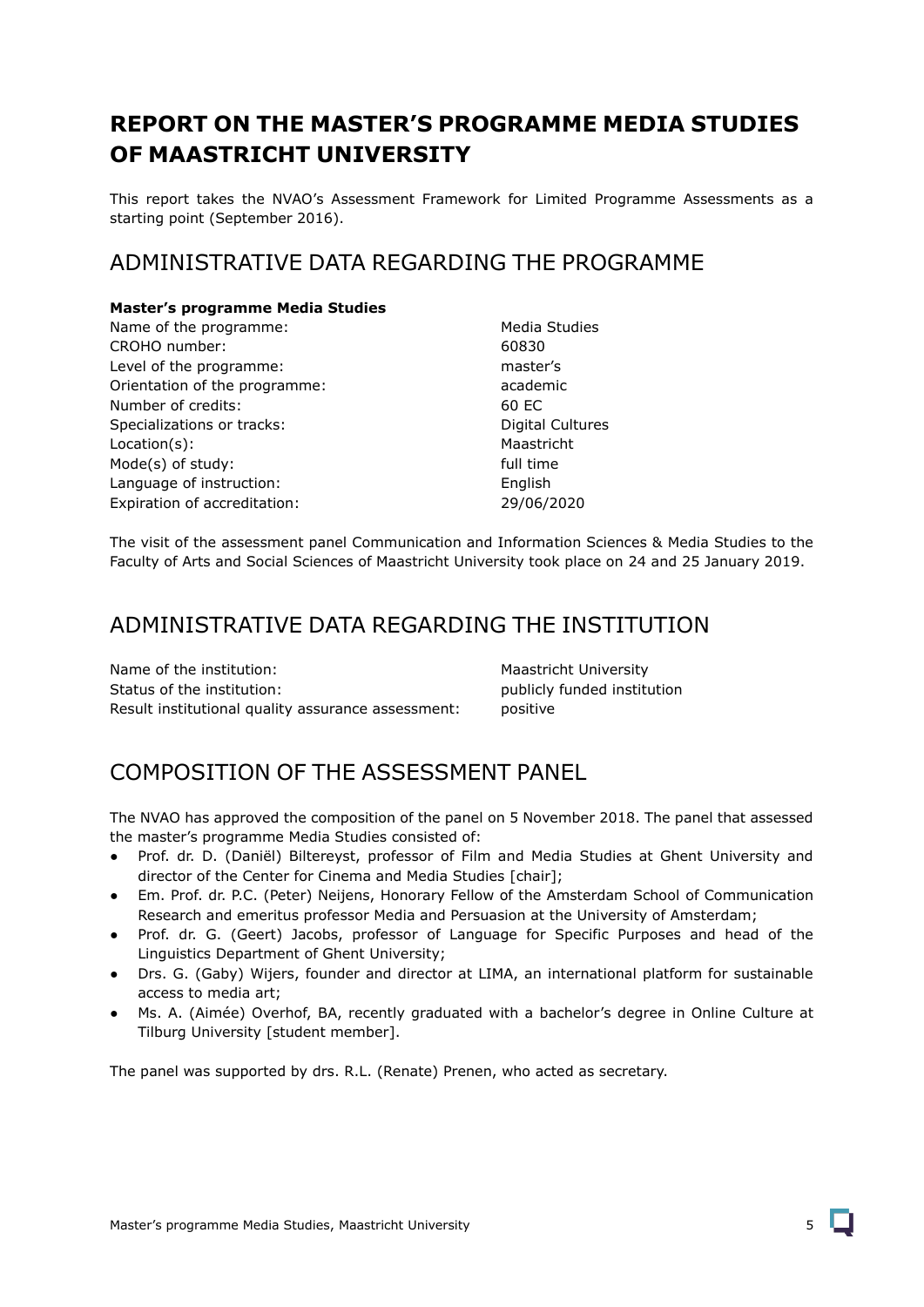# WORKING METHOD OF THE ASSESSMENT PANEL

The site visit to the master's programme Media Studies at the Faculty of Arts and Social Sciences of Maastricht University was part of the cluster assessment Communication and Information Sciences & Media Studies. Between October 2018 and May 2019 the panel assessed 23 programmes at 9 universities. The following universities participated in this cluster assessment: Erasmus University Rotterdam, Maastricht University, Radboud University Nijmegen, University of Groningen, Tilburg University, University of Amsterdam, Leiden University, Utrecht University, and VU Amsterdam.

On behalf of the participating universities, quality assurance agency QANU was responsible for logistical support, panel guidance and the production of this report. Dr. Irene Conradie was project coordinator for QANU. She also acted as secretary in the cluster assessment at Leiden University and University of Amsterdam. The remaining assessments of the cluster were guided by independent NVAO-certified secretaries. Drs. Renate Prenen acted as secretary in the cluster assessment at Maastricht University, Radboud University Nijmegen, University of Groningen, and VU Amsterdam. Drs. Linda te Marvelde acted as secretary in the cluster assessment at Erasmus University Rotterdam, Tilburg University, and Utrecht University.

During the site visit at Maastricht University, the panel was supported by drs. Renate Prenen, a certified NVAO secretary.

### *Panel members*

The members of the assessment panel were selected based on their expertise, availability and independence. The panel consisted of the following members:

- Prof. dr. D. (Daniël) Biltereyst, professor of Film and Media Studies at Ghent University and director of the Center for Cinema and Media Studies [chair];
- Em. Prof. dr. C.J.M. (Carel) Jansen, emeritus professor of Communication and Information Sciences at University of Groningen [chair];
- Em. Prof. dr. P.C. (Peter) Neijens, Honorary Fellow of the Amsterdam School of Communication Research and emeritus professor of Media and Persuasion at the University of Amsterdam;
- Em. Prof. dr. J.L.H. (Jo) Bardoel, emeritus professor of Communication Science at Radboud University Nijmegen;
- Prof. dr. W. (Wilco) Hazeleger, director/CEO of the Netherlands eScience Center (NLeSC);
- Prof. dr. O.M. (Odile) Heynders, professor of Comparative Literature at Tilburg University;
- Prof. dr. J.C. (Jaap) de Jong, professor of Journalism and New Media and chairman of the Media Studies programme at Leiden University;
- Prof. dr. G. (Geert) Jacobs, professor of Language for Specific Purposes and head of the Linguistics Department of Ghent University;
- Dr. J. (Joyce) Karreman, assistant professor at the Faculty of Behavioural, Management and Social sciences (BMS) at University of Twente;
- Drs. J. (Judith) Mulder, co-founder and director of FirMM Information + Service Design;
- Drs. M. (Maike) Olij, freelance media consultant and concept developer;
- Prof. dr. S. (Steve) Paulussen, professor of Media and Journalism at University of Antwerp;
- Prof. dr. P.P.R.W. (Patricia) Pisters, professor of Film Studies and Media Studies at University of Amsterdam;
- Dr. B. (Bert) Pol, founder and managing partner at Tabula Rasa, an organization specialized in behaviour change and communication;
- Dr. E.M.C. (Els) van der Pool, assistant professor of Human Communication Development at the HAN University of Applied Sciences;
- Dr. M. (Mir) Wermuth, founder and owner of Blinkering, an organization for programme management in the creative industry;
- Drs. G. (Gaby) Wijers, founder and director at LIMA, an international platform for sustainable access to media art;
- Ms. M. (Monique) Kloosterman, BA, master's student Communication Science at University of Groningen [student member];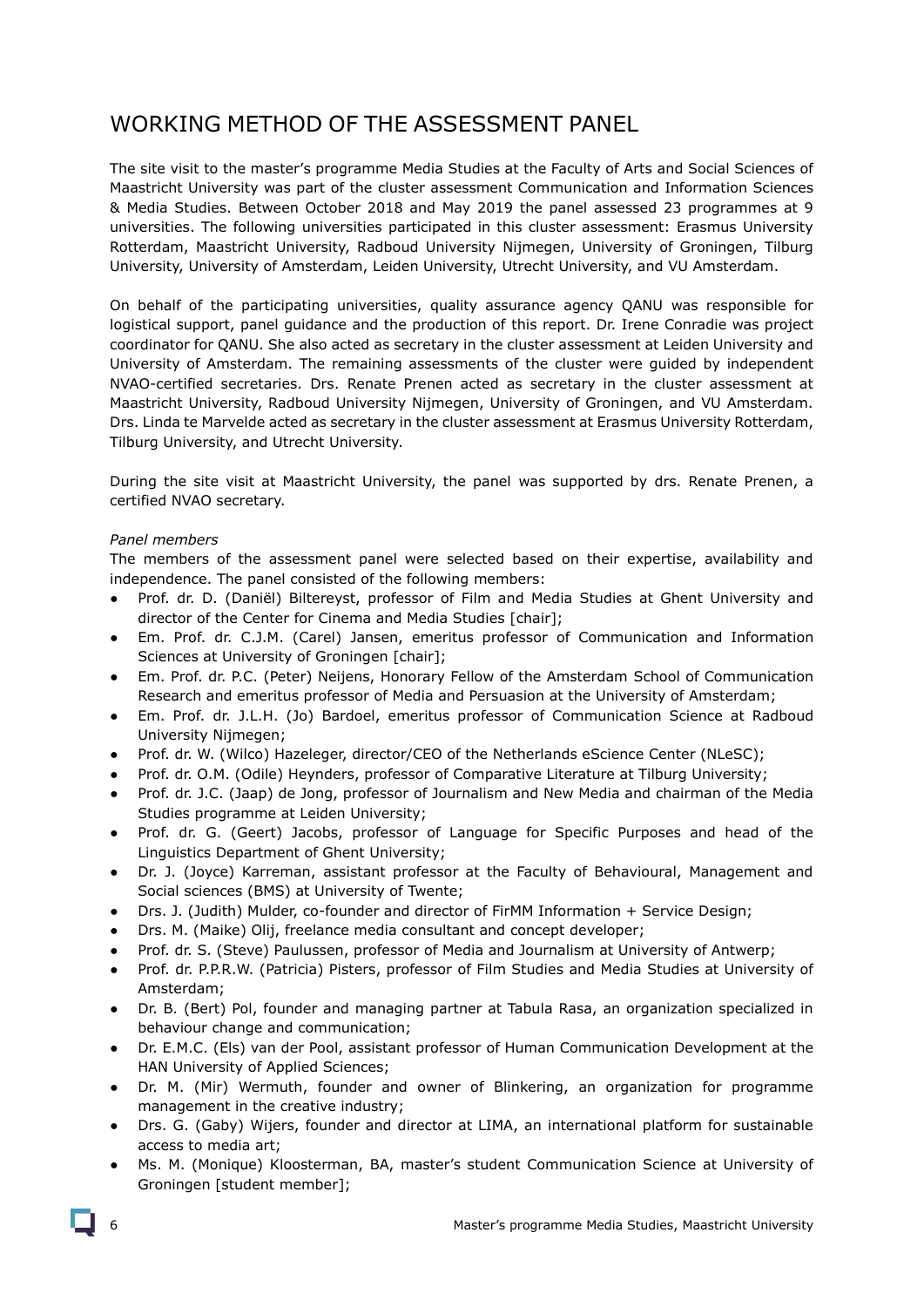- Ms. A. (Aimée) Overhof, BA, recently graduated with a bachelor's degree in Online Culture at Tilburg University [student member];
- Ms. B.D.H. (Biba) Becker, bachelor's student Online Culture at Tilburg University [student member].

#### *Preparation*

On 20 August 2018, the panel chairs and vice chair (Prof. dr. Daniël Biltereyst, em. Prof. dr. Carel Jansen, Prof. dr. Peter Neijens) were briefed by QANU on their role, the assessment framework, the working method, and the planning of site visits and reports. A preparatory panel meeting was organised on the same day. During this meeting, the panel members were instructed in the use of the assessment framework. The panel also discussed their working method and the planning of the site visits and reports.

The project coordinator composed a schedule for the site visit to Maastricht University in consultation with the Faculty. Prior to the site visit, the Faculty selected representative partners for the various interviews. See Appendix 3 for the final schedule.

Before the site visit to Maastricht University, QANU received the self-evaluation report of the programme and sent it to the panel. A thesis selection was made by the panel's chair and the project coordinator. The selection consisted of fifteen theses - seven 12 EC internship theses and eight 24 EC master's theses - and their assessment forms for the programme, based on a provided list of graduates between 2016-2018. A variety of topics and a diversity of examiners were included in the selection. The project coordinator and panel chair ensured that the distribution of grades in the selection matched the distribution of grades of all available theses.

After studying the self-evaluation report, theses and assessment forms, the panel members formulated their preliminary findings. The secretary collected all of the initial questions and remarks and distributed them among the panel members.

At the start of the site visit, the panel discussed its initial findings on the self-evaluation report and the theses, as well as the division of tasks during the site visit.

#### *Site visit*

The site visit to Maastricht University took place on 24 and 25 January 2019. Before and during the site visit, the panel studied the additional documents provided by the programme. An overview of these materials can be found in Appendix 4. The panel conducted interviews with representatives of the programme: students and staff members, the programme's management, alumni, representatives of the Board of Examiners, and student advisor.

The panel used the final part of the site visit to discuss its findings in an internal meeting. Afterwards, the chair publicly presented the panel's preliminary findings and general observations.

#### *Report*

After the site visit, the secretary prepared a draft report based on the panel's findings and submitted it to the project coordinator for peer assessment. Subsequently, she sent the report to the panel. After processing the panel members' feedback, the project coordinator forwarded the draft report(s) to the Faculty for checking for factual irregularities. The project coordinator discussed the ensuing comments with the panel's chair, and changes were implemented accordingly. The report was then finalised and sent to the Faculty and Executive Board.

#### *Consistency and calibration*

In order to assure the consistency of assessment within the cluster, various measures were taken:

- 1. The panel composition ensured regular attendance of key panel members, including the chair;
- 2. The coordinator was present at the panel discussion leading to the preliminary findings at all site visits;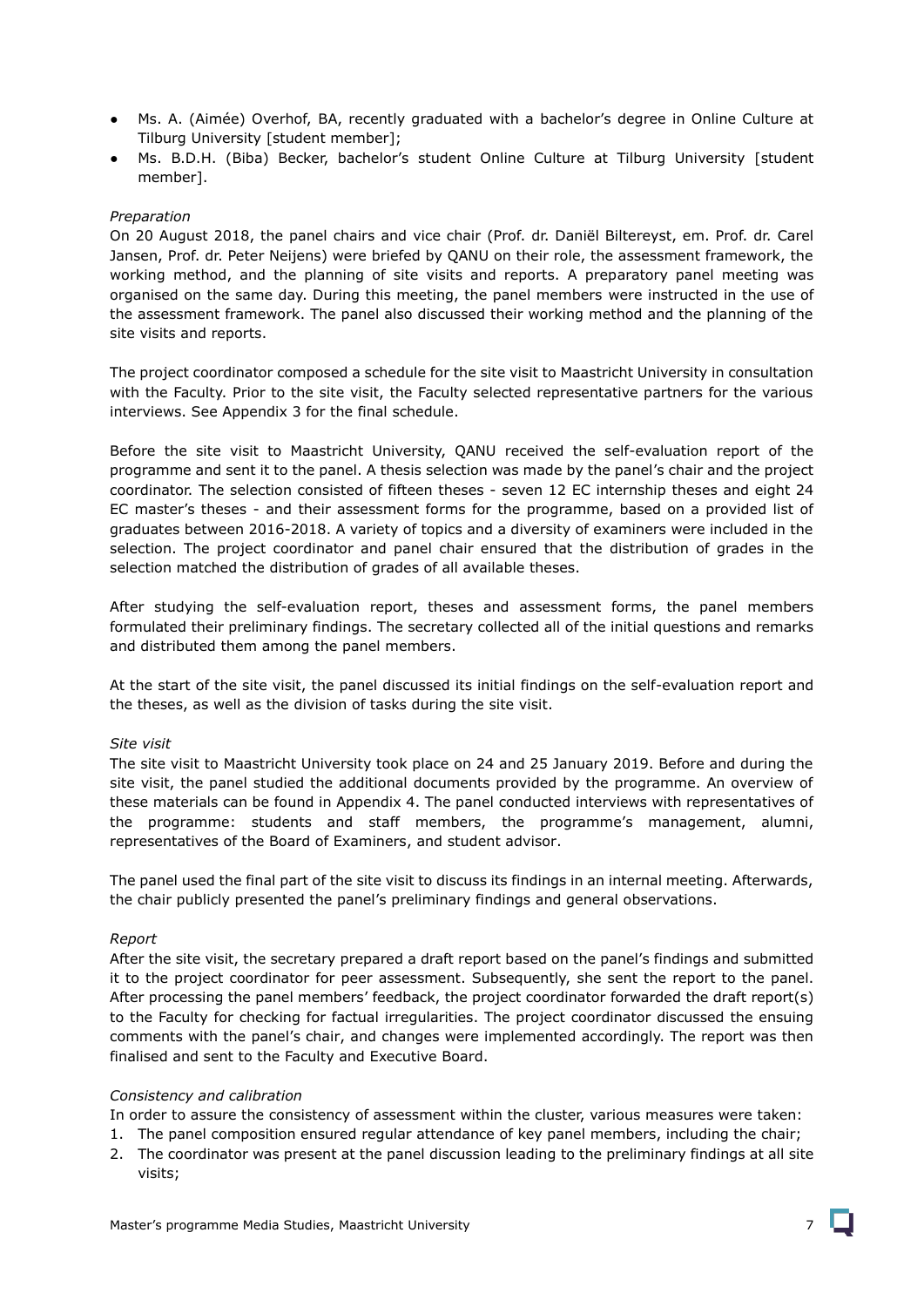3. Calibration meetings took place on 13 February 2019 and 28 May 2019. During these meetings, the panel chairs (with the exception of em. Prof. dr. Carel Jansen on 13 February 2019 due to unforeseen family circumstances), vice chair, and QANU coordinator discussed the working method and the assessments.

#### *Definition of judgements standards*

In accordance with the NVAO's Assessment framework for limited programme assessments 2016, the panel used the following definitions for the assessment of both the standards and the programme as a whole.

#### **Generic quality**

The quality that, in an international perspective, may reasonably be expected from a higher education Associate Degree, Bachelor's or Master's programme.

#### **Unsatisfactory**

The programme does not meet the generic quality standard and shows shortcomings with respect to multiple aspects of the standard.

#### **Satisfactory**

The programme meets the generic quality standard across its entire spectrum.

#### **Good**

The programme systematically surpasses the generic quality standard.

#### **Excellent**

The programme systematically well surpasses the generic quality standard and is regarded as an international example.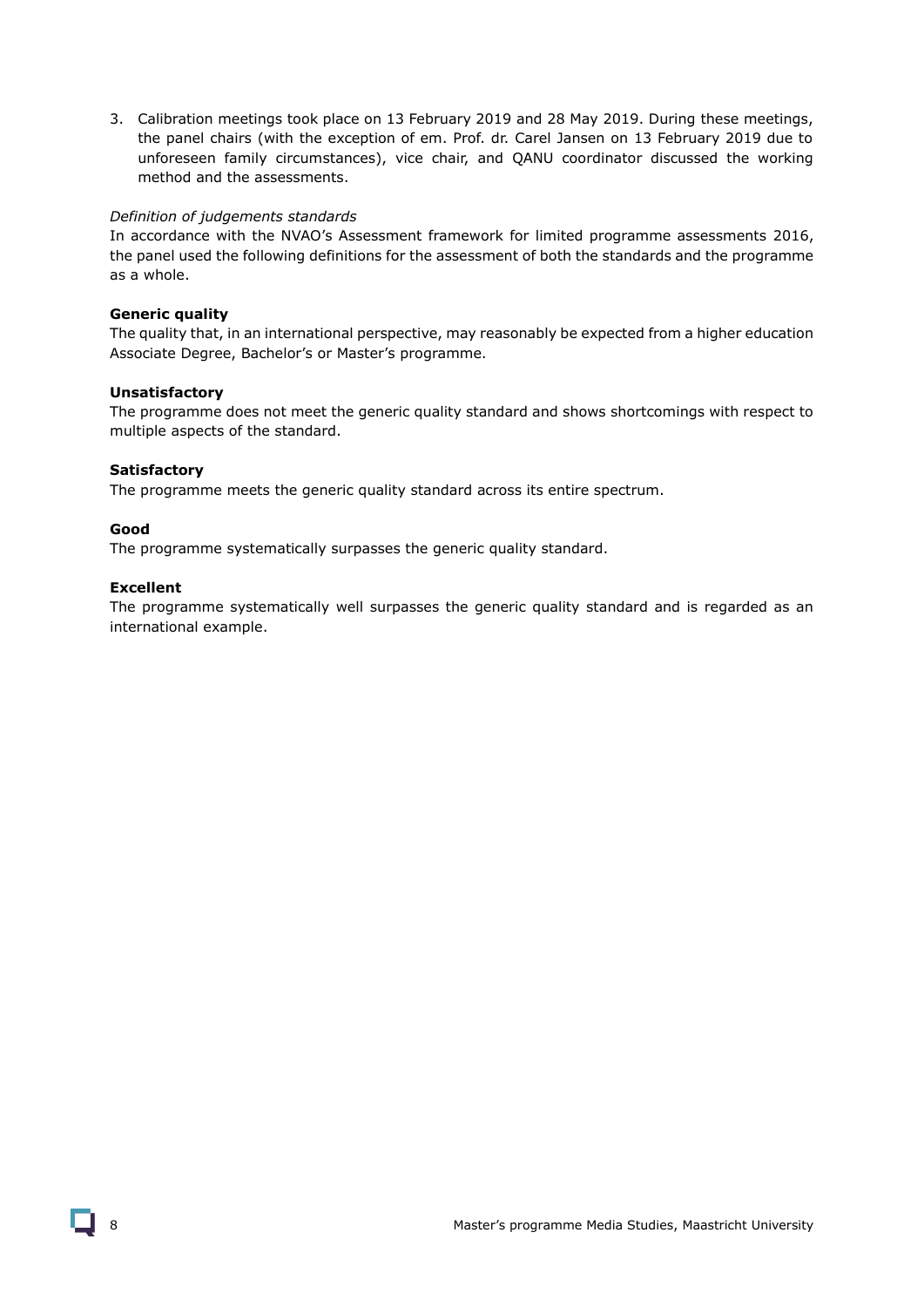### <span id="page-8-0"></span>SUMMARY JUDGEMENT

#### *Standard 1: Intended learning outcomes*

The panel is positive about the programme's profile. It approves of the focus on the socio-cultural implications of digitalisation from a user perspective and the embedding of digital humanities. This profiling is distinctive and in line with (inter)national developments in the field. The panel also appreciates the programme's strong academic orientation with its emphasis on research, academic and reflective skills. It noted the links with the professional field, but they could be strengthened. The programme faces major challenges, and a strong network will be indispensable. The intended learning outcomes are of a high academic master's level and in line with (inter)national requirements, but also quite generic and wide-ranging. The panel advises adjusting the learning outcomes to better align them with the programme's profiling, content and one-year duration.

#### *Standard 2: Teaching-learning environment*

The panel established that the master's programme Media Studies is adequately designed and enables the students to achieve the intended learning outcomes. The content suits a master´s level and is well aligned with the intended learning outcomes. However, according to the panel, the programme's coherence and connection to the learning outcomes could be emphasised further by explicating the various teaching-learning trajectories that are implicitly embedded in the programme.

The panel is positive about the academic as well as the professional orientation of the programme. It appreciates the strong emphasis on research and the attention paid to the development of academic and professional skills like research skills, academic writing skills and communication skills. It approves the attention paid to digital skills and agrees with the chosen academic approach. However, it advises making a greater effort to create a better and more intensified environment where students can become acquainted with recent developments in the field in terms of different types of skills. It also advises clear communication to current and prospective students about the balance between theory, methodology and skills.

The link to the professional field is established through the use of real-life contemporary issues in the field of digital technologies and the involvement of professionals and field experts as guest lecturers. It is also enhanced by the non-compulsory internship that students can do as part of their thesis trajectory. The panel noticed that few students choose an internship thesis. In its opinion, this is partly due to the non-committal nature of the internship and the fear of study delay. It advises working on an explicit vision, developing a better planned internship policy, as well as making fundamental choices and developing a clear communication towards students and field representatives. It also advises investigating how to guarantee that the internship can be completed on time.

The panel is enthusiastic about the problem-based learning approach. It identified some very positive elements of this approach, such as the close involvement of students and staff and the stimulation of active and collaborative learning and the development of soft skills. Students also benefit from the international classroom in which the students' and staff´s varied cultural and educational backgrounds provide diverse, valuable input. Although the panel found the first semester to be demanding, it still considered the programme to be feasible within the nominal study time. Various factors contribute positively to the feasibility, like clear admission procedures and criteria, and an adequate student support system.

The panel values the professional, scientific and didactic qualities of the staff. The large variety of disciplinary backgrounds matches the programme's profiling and setup. The panel also concludes that the quantity of the staff is sufficient. It appreciates the expected expansion of the staff, including in the field of digital humanities.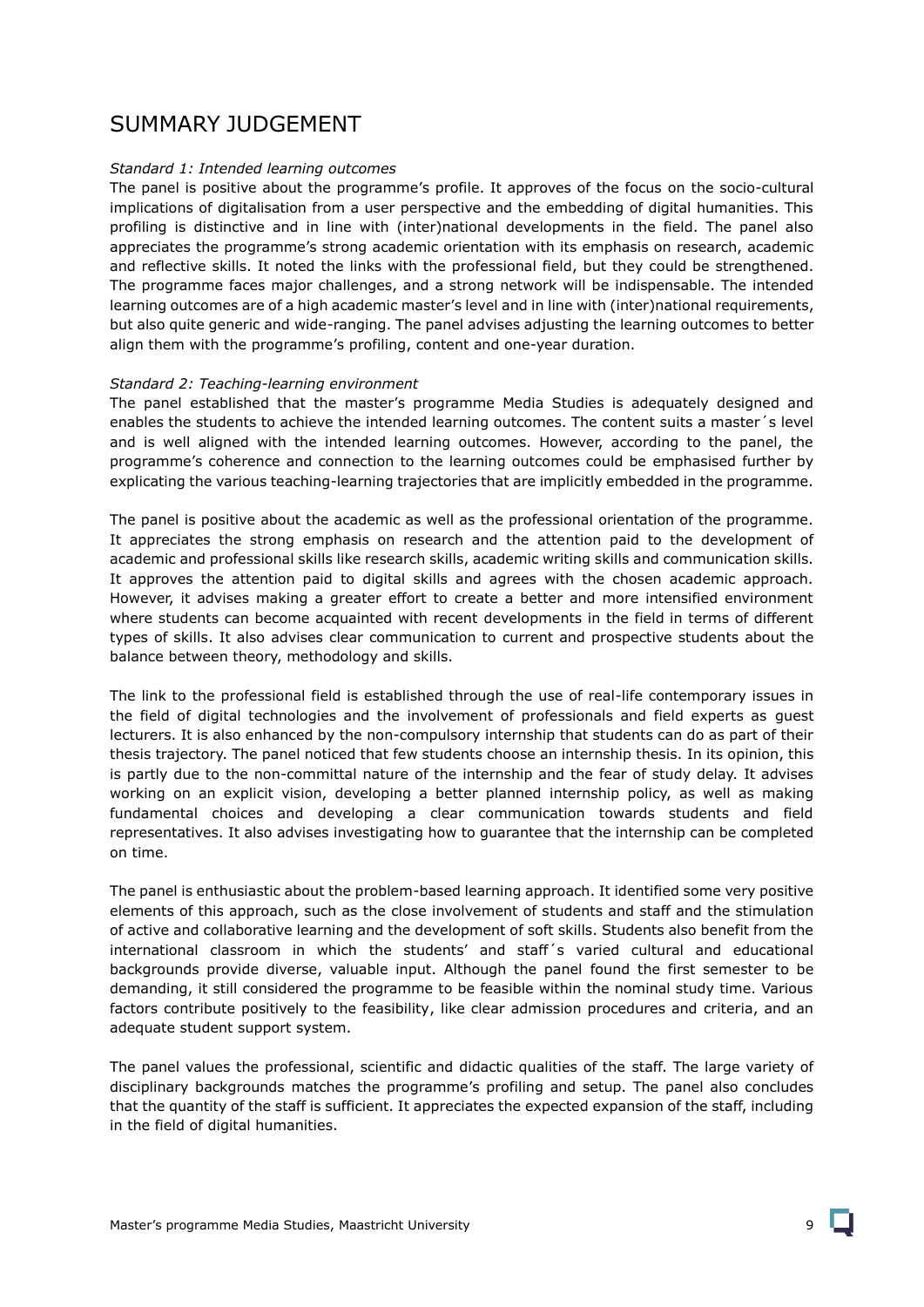#### *Standard 3: Assessment*

The panel concluded that the master's programme Media Studies has an adequate assessment system. The tests match the programme's level and content, and the forms of assessment suit the content and design of the programme. It appreciated the various measures taken by the staff to promote the reliability, validity and clarity of assessment, such as the education plan and the constructive alignment project. Moreover, it valued the clear assessment information and feedback towards students.

The assessment of the master's thesis takes place in an adequate manner. There are always two assessors involved, and completed assessment forms testify to a transparent and thorough evaluation procedure by these assessors. The panel also appreciated the staff's calibration sessions which contribute to the alignment of the process and criteria. A point of attention is the assessment of the internship thesis versus the regular thesis. The panel observed that the same criteria and procedure are used, while the two trajectories differ significantly in terms of size and shape. It advises elaborating more differentiation within the academic standards in order to do more justice to the specific characters of both thesis trajectories.

The quality control of the testing and examinations is adequate. The panel is positive about the functioning of the Board of Examiners: it clearly contributes to the quality assurance and control of the testing and evaluation within the programme.

#### *Standard 4: Achieved learning outcomes*

The panel studied a selection of theses and considered their overall quality as satisfactory. They sufficiently demonstrate academic attitude and understanding. They also testify to considerable skill in executing research and reporting on it. The interviewed alumni were positive about their programme, and the panel established that they are quite successful in their careers. Overall, it concluded that they achieved the programme's intended learning outcomes.

The panel assesses the standards from the *Assessment framework for limited programme assessments 2016* in the following way:

| Master's programme Media Studies          |              |
|-------------------------------------------|--------------|
| Standard 1: Intended learning outcomes    | satisfactory |
| Standard 2: Teaching-learning environment | satisfactory |
| Standard 3: Assessment                    | satisfactory |
| Standard 4: Achieved learning outcomes    | satisfactory |
| General conclusion                        | satisfactory |

The chair, Prof. dr. Daniël Biltereyst, and the secretary, drs. Renate Prenen, of the panel hereby declare that all panel members have studied this report and that they agree with the judgements laid down in it. They confirm that the assessment has been conducted in accordance with the demands relating to independence.

Date: 27 May 2019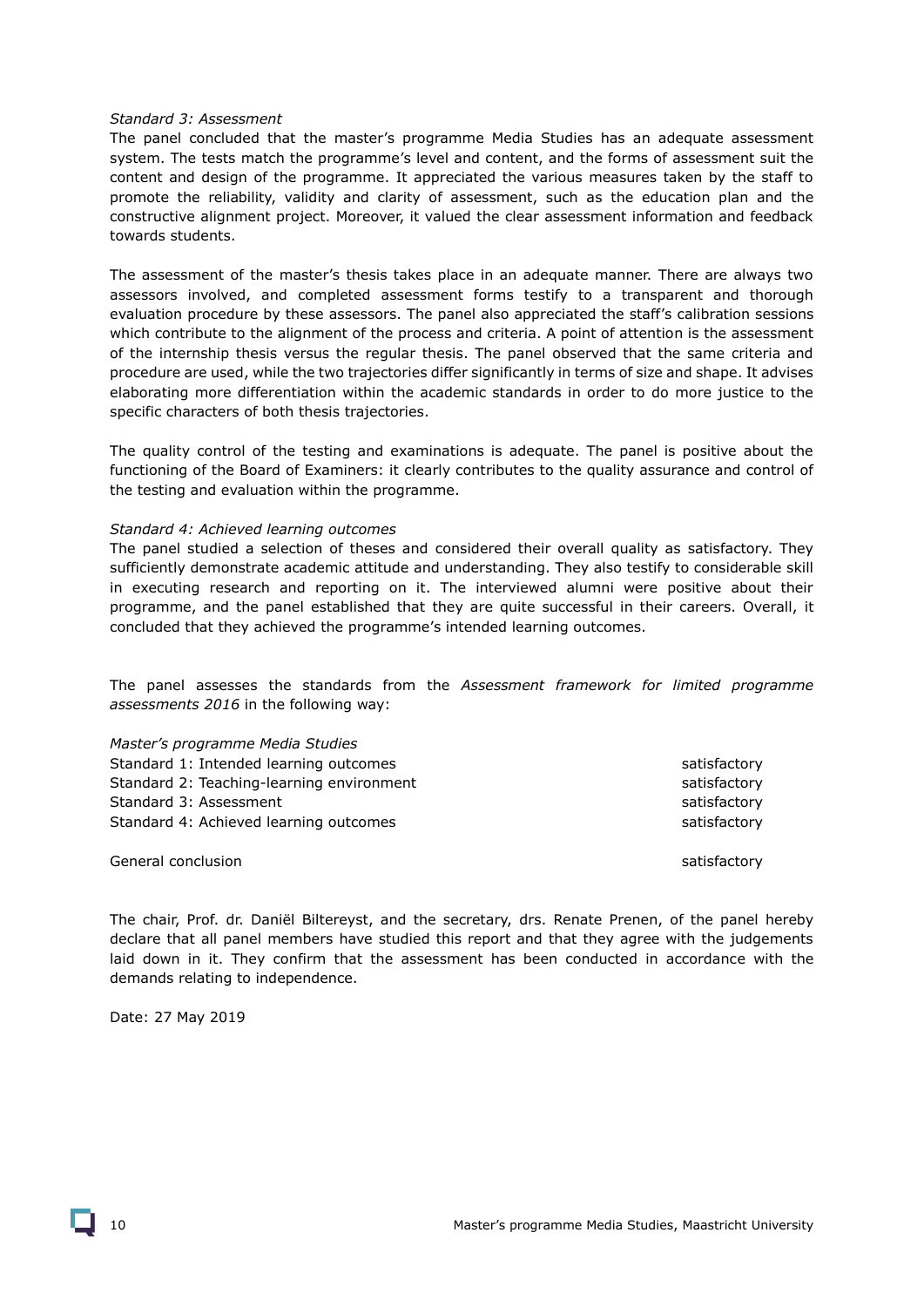# <span id="page-10-0"></span>DESCRIPTION OF THE STANDARDS FROM THE ASSESSMENT FRAMEWORK FOR LIMITED PROGRAMME ASSESSMENTS

### **Introduction**

The academic master's programme Media Studies of Maastricht University is a full-time, one-year programme (60 EC). It offers one specialisation: Digital Cultures (the programme's abbreviation is MSDC). The language of instruction is English. The programme is organised by the Faculty of Arts and Social Sciences (FASoS) and uses the concept of Problem-Based Learning (PBL). The FASoS board consists of the dean and two associate deans (education and research). The managing director and a member of the FASoS student representative body are advisory members of the board. The two education management teams (bachelor and master) are chaired by the associate dean of education, and consist of the programme directors of the respective educational programmes, the head of the office of student affairs and a policy advisor.

### **Standard 1: Intended learning outcomes**

The intended learning outcomes tie in with the level and orientation of the programme; they are geared to the expectations of the professional field, the discipline, and international requirements.

#### **Findings**

As stated in the self-evaluation report, the programme focuses on the impact of digitalisation on cultural transformations and how they can be studied. During the programme, students gain advanced knowledge in the field of digital technology and related developments at an academic master's level through studying concrete examples of digital technologies and media, as well as focusing on user practices. They are trained to gain insight into a broad spectrum of issues concerning digitalisation, ranging from the use of digital media in creative production to the impact of digital media in political debates. The programme addresses digitalisation from an interdisciplinary perspective with a focus on research. The core disciplinary perspectives are media studies, philosophy, digital sociology, the history and sociology of technology, and arts and cultural studies. The emphasis on research means that students are systematically introduced to research methods, academic writing and research design. The methods are grounded in the humanities and qualitative social sciences; the phenomena focused on in the programme are strongly connected to the research of the MSDC staff. The programme has formulated a set of intended learning outcomes organised around the five Dublin Descriptors (cf. Appendix 1).

During the site visit, the panel considered the profile of the programme and discussed it with the programme management and teaching staff. It ascertained that the focus of the programme has shifted over the years from a broad spectrum of media devices and practices to digital media and digitalisation, particularly from a user perspective. Steps are being taken to give digital humanities a strong position within the programme; as of the academic year 2019/2020, it will be one of the core fields. The qualitative approach will remain dominant in the programme. Some quantitative methods might be included, but only to support qualitative research. The panel also learned from the interviews that the faculty will start a new bachelor's programme, Digital Society, in September 2019. This new bachelor's programme, as well as the incorporation of digital humanities within the programmes, will have an impact on the profiling, content and staffing of the programme Media Studies.

The panel is positive about the programme's profile. With the enhanced emphasis on the sociocultural implications of digitalisation from a user perspective, the programme has become more specialised and distinctive in the context of Dutch academic higher education. The embedding of digital humanities is in line with (inter)national developments in the field. The panel appreciates the strong academic orientation of the programme, which is visible through an emphasis on scientific research, the development of academic skills, and the ability to critically reflect on and participate in debates on digitalisation. According to the panel, these academic competences are crucial in the fast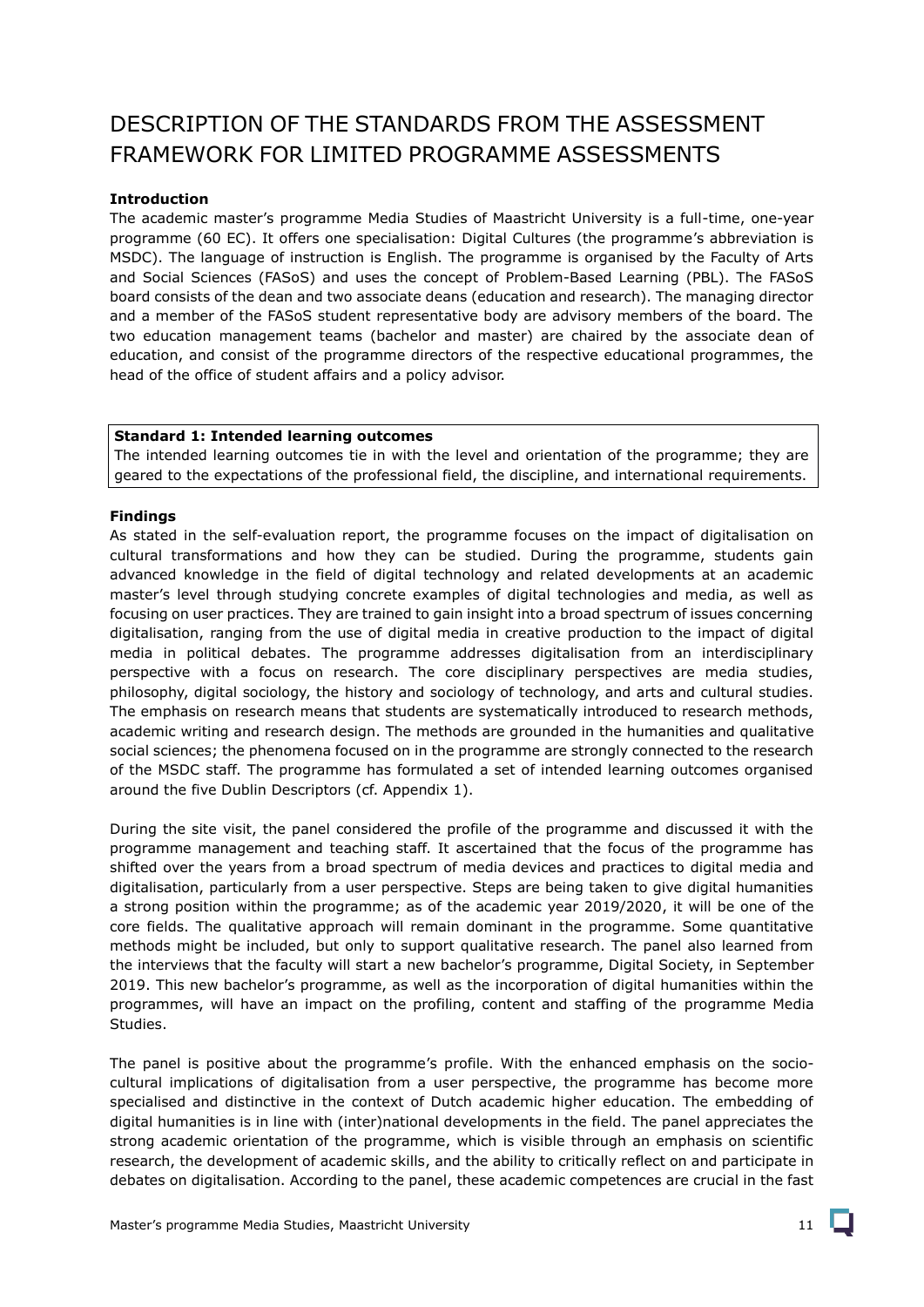changing digital society. They also distinguish graduates from, for example, more practically oriented professionals in the field. The panel understands the programme's deliberate choice for qualitative methods, in which the expertise of the staff and the limited space in the programme have played a significant role, but also believes that more attention should be paid to quantitative approaches given the programme's focus on user perspectives and the intended emphasis on digital humanities as of the academic year 2019/2020.

The panel notes the links with the professional field. An External Advisory Board, in which alumni and experts from the field participate, is consulted once every two years about the development of the programme and its intended learning outcomes. There are also informal contacts through internships and professional guest lecturers. The panel realises that, as digitalisation has entered all professional fields and society at large, it is hard to capture 'the' professional field. However, it feels that the programme should do more to strengthen these links. It stresses the importance of a strong network around the programme, particularly considering the fast developments in the professional field and the many changes at the programme and faculty level. Such a strong network will be very useful in the process of reflecting on all these challenges and making informed choices with regard to the programme's goals.

The panel studied the intended learning outcomes listed in Appendix 1 and believes they are in accordance with national as well as international standards for an academic master's programme. It appreciates that they are formulated on a high academic level. Yet, it also finds the learning outcomes to be wide-ranging and quite generic. They do not clearly reflect the programme's distinctive profile and choices. Moreover, they not only contain substantive and scientific objectives at a high intellectual level but also objectives with respect to interdisciplinary and intercultural skills and practical tools and methods. In view of the one-year duration of the programme, the panel wonders whether the outcomes are not too ambitious. In its opinion, clear and realistic learning outcomes are crucial, for the further development of the programme as well as the communication with current and potential students. It recommends reformulating the learning outcomes in such a way that they clearly express the programme's profile and content and can be achieved within a year.

### **Considerations**

The panel is positive about the programme's profile. It approves of the focus on the socio-cultural implications of digitalisation from a user perspective and the embedding of digital humanities. This profiling is distinctive and in line with (inter)national developments in the field. The panel also appreciates the programme's strong academic orientation with its emphasis on research, academic and reflective skills. It noted the links with the professional field, but they could be strengthened. The programme faces major challenges, and a strong network will be indispensable. The intended learning outcomes are of a high academic master's level and in line with (inter)national requirements. However, the panel established they are also quite generic and wide-ranging. It advises adjusting the learning outcomes to align them better with the programme's profiling, content and one-year duration.

### **Conclusion**

*Master's programme Media Studies:* the panel assesses Standard 1 as 'satisfactory'.

#### **Standard 2: Teaching-learning environment**

The curriculum, the teaching-learning environment and the quality of the teaching staff enable the incoming students to achieve the intended learning outcomes.

#### **Findings**

#### *Programme*

The panel studied the curriculum described in the self-evaluation. It looked at the online study guide and course materials of several courses (cf. Appendix 4). It also discussed the programme with the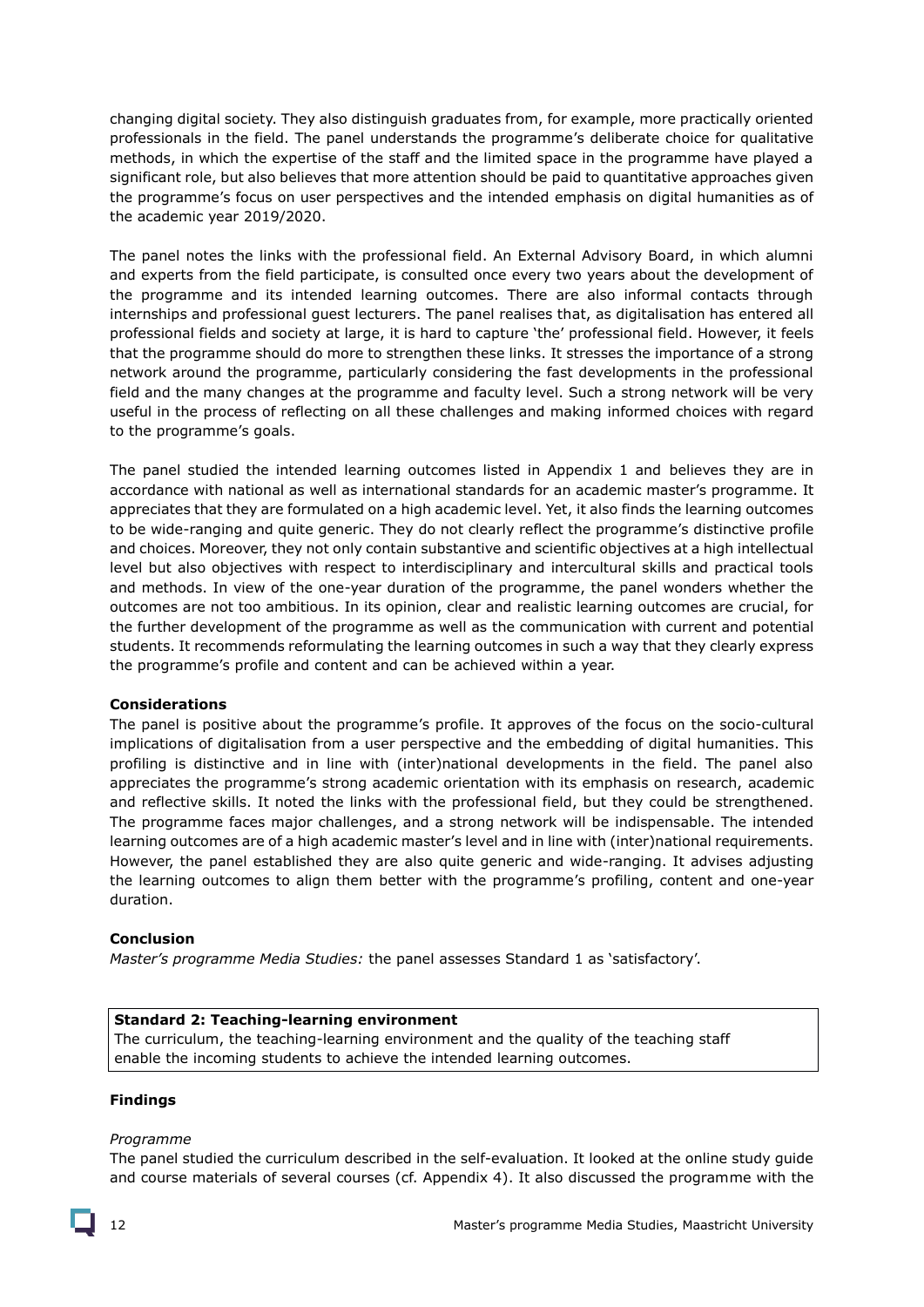programme management, teaching staff, students and alumni. The one-year curriculum comprises two semesters. The first semester consists of five courses and offers topics and methods related to the reflection on digitalisation and user practices. Each course focuses on specific user practices and/or specific aspects of user practices, and presents a methodology most suited for this investigation. Students all follow the same courses. The second semester gives students the choice either to (1) write a full thesis or (2) do an internship and write an internship thesis. Appendix 2 shows an overview of the programme.

The panel is satisfied with the design of the programme. The fixed structure with obligatory courses helps place students on an equal footing and creates a shared knowledge base. Moreover, it enhances the coherence of the programme. According to the panel, the order of the courses is logical, and the courses are linked and build on each other. Despite the fact that the learning outcomes are formulated broadly (see Standard 1), the panel could establish that the programme is adequately aligned with the intended learning outcomes. An overview in the self-evaluation report adequately shows how the final objectives are linked to the different curriculum components. Yet, in order to create more insight into the programme's coherence, the panel advises making the teaching-learning trajectories more explicit, rather than their current implicit embedding in the programme. The relationship with the learning outcomes will become even clearer as a result.

The panel is positive about the programme's content. It observed that there is no systematic coverage of a fixed body of knowledge but rather the selection of topics occurs organically, based on the staff's expertise and developments in the field. Starting from a strong interdisciplinary focus and approach, which incorporates the integration of various disciplines and methods, students learn to critically investigate digital culture phenomena. They are not exposed to an exhaustive list of fixed subjects but are given a toolbox of relevant discussions, literature and methods. According to the panel, this setup is in line with the programme's interdisciplinary profile and suits the limited duration of one year. This approach also has the advantage of adapting to the rapid advances in the field. As highlighted by the interviews with students and alumni, the programme is very much up-to-date. However, this approach also comes at the risk of overlooking relevant topics. This risk must be mitigated by continually connecting to the overall learning outcomes.

The panel appreciates the strong scientific orientation of the programme. All staff members are active researchers and include the output of their current research in their teaching. In the various courses, students are informed of contemporary academic debates and are stimulated to reflect on them. They also become acquainted with qualitative research designs and are trained to evaluate the relevance of various methods. They learn to apply a limited number of qualitative methods in the assignments. During the thesis trajectory, they conduct independent academic research and get the opportunity to specialise in one or more qualitative methods. The panel is also positive about the professional orientation of the programme. Students are confronted with and work on real-life contemporary issues in the field of digital technologies. The academic staff is quite diverse and includes professionals such as journalists. In some courses, field experts are involved in lecturing and/or skills sessions.

Throughout the programme, particularly during the PBL tutor-sessions and assignments (see also *Teaching concept and methods*), students are given opportunities to develop their academic and professional skills further, including research skills, academic writing skills, communication skills, intercultural skills and collaboration skills. In various courses they have to write essays or papers and give presentations as part of the assessment.

Besides these academic and general professional skills, attention is also paid to digital skills in support of the academic content, predominantly as a means to get students to experience the user-practice perspective. These skills are for example blogging, audio editing and video editing. Based on the various interviews and the information in the self-evaluation, the panel observed a mismatch between the expectations of students and the actual offer. Some students expressed their disappointment; they expected the digital skills training to be at a rather advanced level and more extensive. The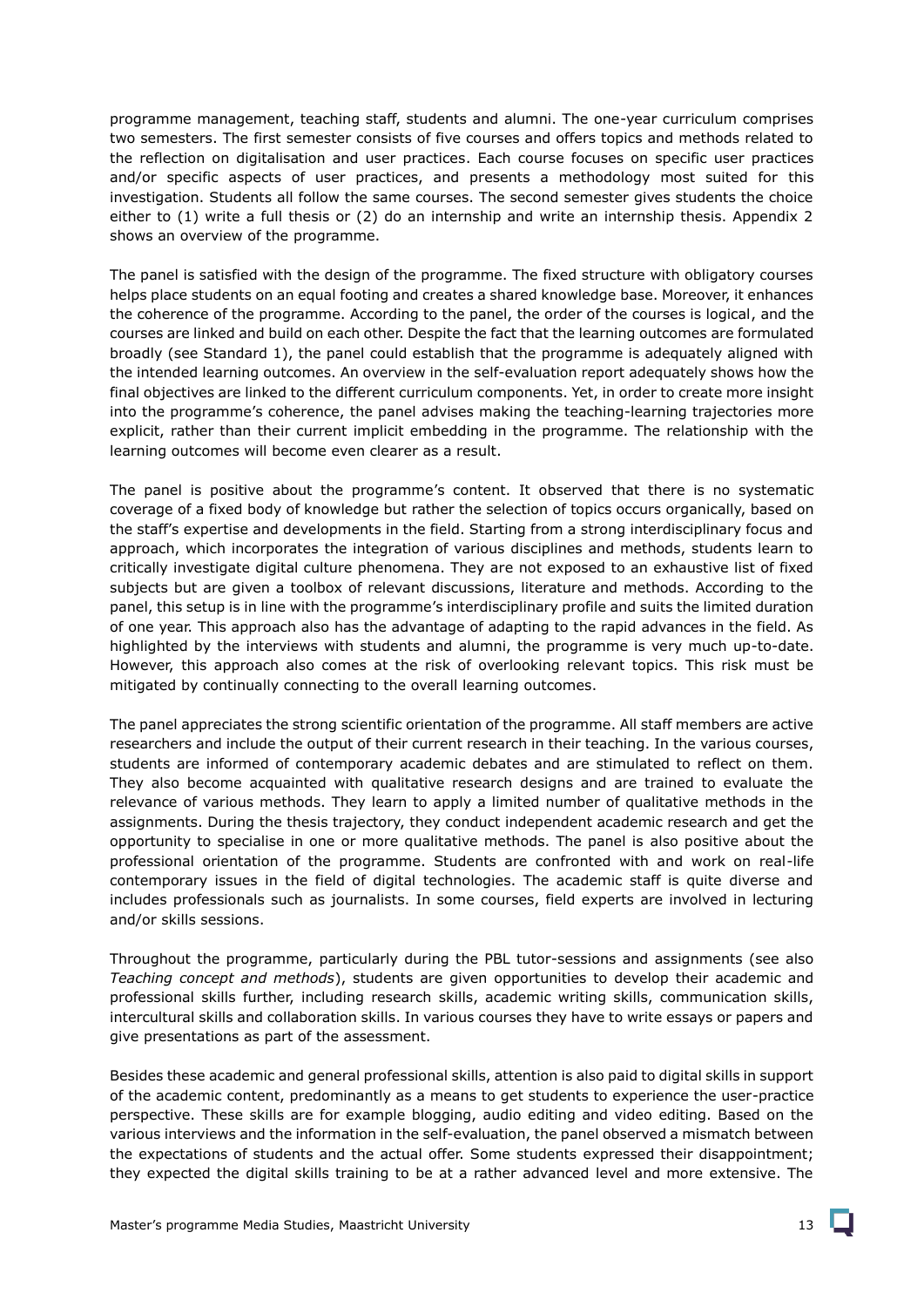panel highly values this skills development which contributes positively to the employability of graduates. Although it agrees with the management that the programme involves first and foremost academic training and that within the limited space it is a challenge to teach more practically oriented skills, it recommends that the programme increase its efforts to facilitate a better and more intensified environment for students to get acquainted with the most recent developments in the field in terms of different types of skills, including digital skills. At the same time, it encourages the management to provide clear information for current and prospective students about what to expect in relation to the balance between theory, methodology and skills.

Students finish their studies with a thesis or an internship and thesis. The regular thesis comprises 24 EC. Students opting for an internship and thesis have to write a thesis (12 EC), do an internship (10 EC) and write an internship report (2 EC). The panel appreciates the internship as it gives students the opportunity to come into contact with the professional field, build a network fitting their academic and professional interests, and practise their practical and so-called soft skills, like time management, teamwork and communication skills. Unfortunately, it also found that few students actually choose the combined internship and thesis option. As the interviewed students and staff explained, this is caused by their personal choices. Many students come from abroad and are eager to finish their studies within the nominal study duration. The one-year programme is quite intensive with little room for an internship. When choosing an internship, students fear that they will incur a study delay. Moreover, it is difficult for foreign students to find an internship in the Maastricht area because they do not speak Dutch. The panel also related the low popularity of the internship to its rather non-committal character and lack of an explicit and unambiguous vision on its merits and goals. In its opinion, this is a missed opportunity. It urges the programme management to develop a more efficient internship policy, with the creation of a strong network of institutions (in the wider region around Maastricht and elsewhere in the Netherlands) in which all students opting for an internship could find a suitable internship position. It also advises investigating how to ensure that the internship can be completed within the nominal study time.

#### *Teaching concept and methods*

As described in the self-evaluation report, the didactic approach at Maastricht University, and MSDC as well, is Problem-Based Learning (PBL), a teaching method in which active learning is promoted and stimulated through its student-centred teaching approach. In MSDC, students work in small tutor groups (around 15 students) in which students perform different roles, such as chairperson and secretary. The tutor (a member of the teaching staff) facilitates and monitors the group discussions and intervenes when the group runs the risk of straying from the topic/issues at hand, or misunderstanding a point. In two PBL sessions a week, students work on concrete topics and problems.

During the site visit, the panel studied course materials and discussed the use of PBL with the management, staff, students and alumni. It identified some very positive elements of the problembased approach, such as the close involvement of students and staff; the stimulation of constructive, collaborative, contextual and self-directed, active learning; and the development of soft skills like communication and cooperation skills. The interviewed students and alumni expressed their enthusiasm for PBL. Students feel very much involved and highly appreciate the group discussions and other collaborative learning activities. The staff is also positive about PBL. They emphasised that close monitoring of the students' learning processes is a major advantage of this system. PBL enhances the students' academic and personal development as well as the development of their general and professional skills. According to the panel, the problem-based approach fits very well with the content and design of the programme and is applied adequately. At this point, it would also like to compliment the programme on the quality of its course materials (printed and online). Overall they encompass clear student instructions, relevant literature and well-formulated assignments.

The panel also observed a positive effect of the programme's international environment, with many nationalities represented among both students and staff. This confronts students with a truly international classroom. The learning process clearly benefits from students working in small tutorial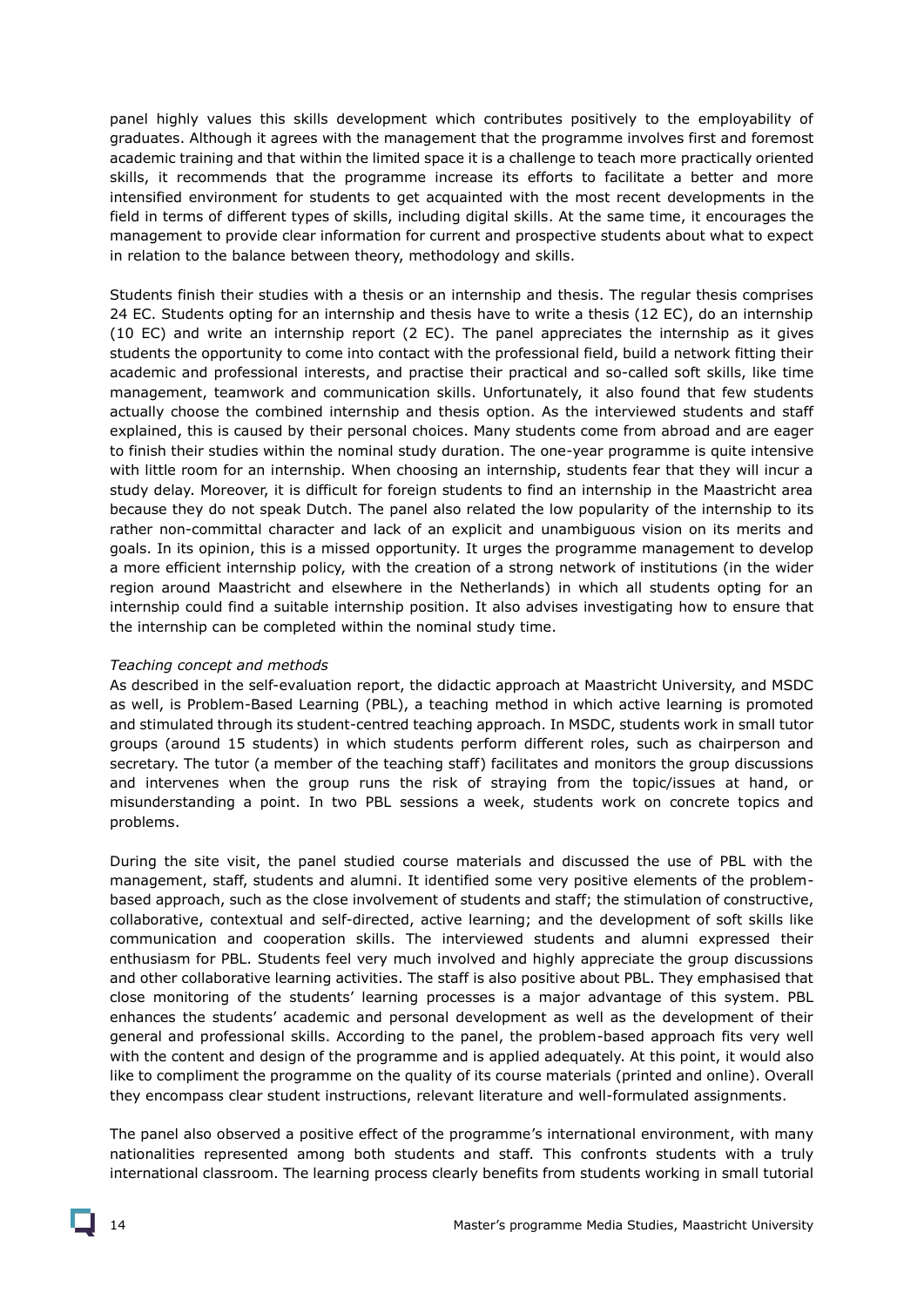groups with people from different cultural backgrounds: by approaching problems from a variety of perspectives, students are acquainted with different ways of seeing things that enhance the quality of the discussion. Students can also strengthen their English language skills as all teaching and learning activities are in English.

#### *Feasibility*

Based on the information in the self-evaluation and the interviews with students, alumni, teaching staff and students, the panel established that the programme is feasible within the nominal study duration. One point of concern is the above-mentioned risk that the internship cannot be completed within the nominal study time. The students and alumni considered the programme to be challenging but doable. They did not detect any stumbling blocks. The panel noticed that the programme has implemented parallel courses in the first semester, as advised by the previous re-accreditation panel (2 x 8 weeks in parallel instead of 4 x 4 weeks in sequence). The panel supports this measure because the parallel programming provides students with more time to 'digest' and reflect on the theory and methods taught. Although some students and alumni mentioned that this has led to an increase in study load, the overall impression is that the first semester is demanding but feasible. The panel appreciates that the programme management closely monitors the workload in the parallel courses, based on course evaluations, oral student evaluations and mentor meetings.

The panel saw various measures that contribute positively to the programme's feasibility. First of all, there are clear admission procedures and criteria. Besides a relevant bachelor's degree, students must demonstrate prior knowledge in the field of digitalisation as well as qualitative research methods, as attested through prior coursework or work experience. Fluency in English is also required. The panel appreciates that applicants are asked to submit a motivation letter, enabling specific attention to be paid to the expectations of incoming students in the admission procedure. As mentioned before, it is important that students are fully aware of the academic character of the programme. The influx of students is very heterogeneous, but as emphasized by the teaching staff, this has no negative consequences for the students' learning process. On the contrary, the staff believes that the different educational backgrounds and expertise of the students enrich the learning environment.

The panel also noted that the small-scale set-up of the programme and the good study guidance facilities have positive effects on the feasibility. With PBL group sessions twice a week, students have easy access to course coordinators and tutors, giving them the opportunity to ask questions or seek advice. This close collaboration between students and staff also strengthens the group cohesion and is very motivating. In the second semester, students are assigned an individual supervisor to guide them through their thesis process. Support in academic writing is offered by the faculty's academic writing advisor. Students can also turn to the study advisor for study-related and other concerns.

#### *Teaching staff*

The panel studied the composition of the staff based on the information in the self-evaluation. It also discussed the quality and quantity of the staff during the visit with the management, staff, students and alumni. It concluded that the quality of the staff is good. All staff members coordinating and teaching the substantive courses and supervising the theses are tenured senior staff with a PhD and University Teaching Qualification (UTQ), and are active researchers. They come from a variety of disciplinary backgrounds, including media studies, sociology, philosophy and aesthetics, science and technology studies, digital humanities and semiotics, as well as diverse national and cultural backgrounds. This well-trained and heterogeneous staff matches the interdisciplinary, researchbased and practice-oriented teaching environment in an international setting. Course evaluations confirmed the panel's impression that the teaching staff is considered good by the students. The interviewed students and alumni also expressed their enthusiasm. They appreciate the staff's expertise as well as their accessibility and engagement.

The quantity of the staff is sufficient. The panel noted that the staff members are involved in the programme, although they come from different departments. It appreciates that the staff regularly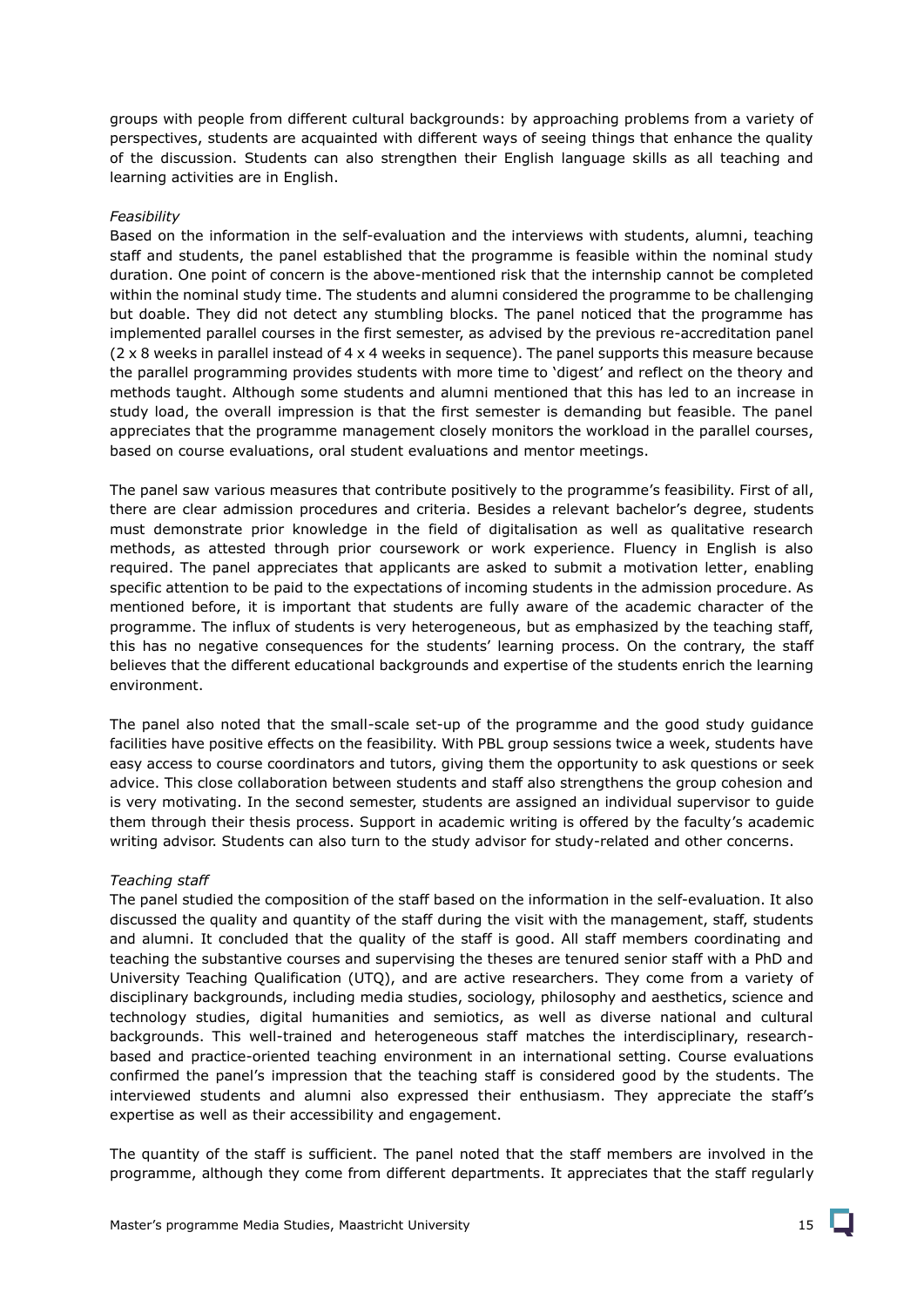consults the programme management on the structure and quality of the programme. There are a few meetings a year, but much is discussed informally. There is a sense of quality, as evidenced by the critical self-evaluation report and the open conversations during the site visit. With the introduction of digital humanities and the new bachelor's programme Digital Society, new staff members will be recruited, including a professor in the field of digital humanities. This offers many opportunities for the programme.

#### **Considerations**

The panel established that the master's programme Media Studies is adequately designed and enables the students to achieve the intended learning outcomes. The content suits a master´s level and is well aligned with the intended learning outcomes. However, according to the panel, the programme's coherence and the connection to the learning outcomes could be further emphasised by explicating the various teaching-learning trajectories that are implicitly embedded in the programme.

The panel is positive about the academic as well as the professional orientation of the programme. It appreciates the strong emphasis on research and the attention paid to the development of academic and professional skills like research skills, academic writing skills and communication skills. It also supports the attention paid to digital skills and agrees with the chosen academic approach. However, it advises making a greater effort to create a better and more intensified environment where students can become acquainted with recent developments in the field in terms of different types of skills. It also advises clear communication to current and prospective students about the balance between theory, methodology and skills.

The link to the professional field is established through the use of real-life contemporary issues in the field of digital technologies and the involvement of professionals and field experts as guest lecturers. It is also enhanced by the non-compulsory internship that students can do as part of their thesis trajectory. The panel noticed that few students choose an internship thesis. In its opinion, this is partly due to the non-committal nature of the internship and the fear of study delay. It advises working on an explicit vision, developing a better planned internship policy, as well as on making fundamental choices and presenting a clear communication towards students and field representatives. It also advises investigating how to guarantee that the internship can be completed on time.

The panel is enthusiastic about the problem-based learning approach. It identified some very positive elements of this approach, such as the close involvement of students and staff and the stimulation of active and collaborative learning and the development of soft skills. Students also benefit from the international classroom in which the students' and staff´s varied cultural and educational backgrounds provide diverse, valuable input. Although the panel found the first semester to be demanding, it still considered the programme to be feasible within the nominal study time. Various factors contribute positively to the feasibility, like clear admission procedures and criteria and an adequate student support system.

The panel values the professional, scientific and didactic qualities of the staff. The large variety of disciplinary backgrounds matches the programme's profiling and setup. The panel also concludes that the quantity of the staff is sufficient. it appreciates the expected expansion of the staff, including in the field of digital humanities.

### **Conclusion**

*Master's programme Media Studies:* the panel assesses Standard 2 as 'satisfactory'.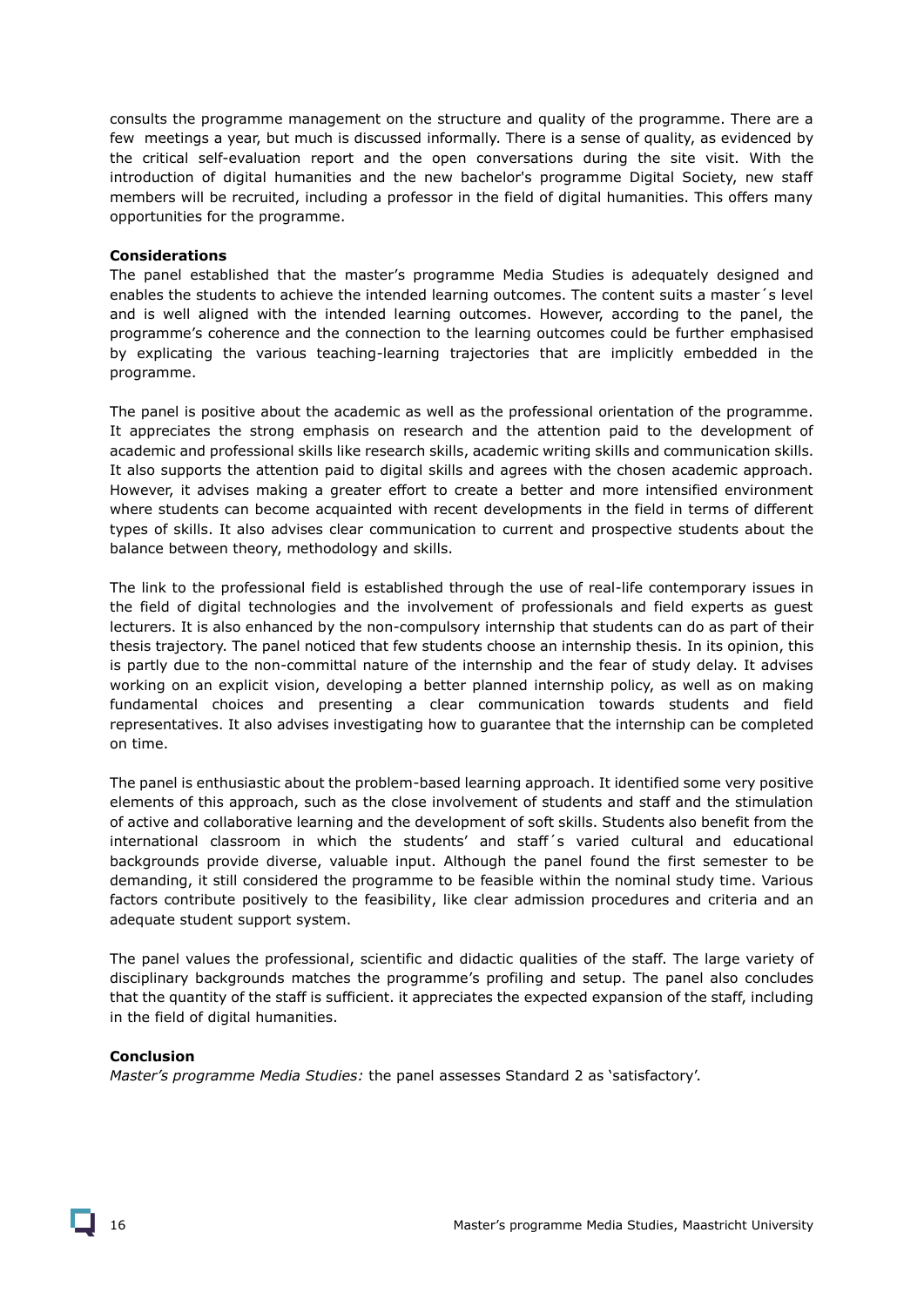#### **Standard 3: Student assessment** The programme has an adequate system of student assessment in place.

#### **Findings**

#### *Assessment system*

The panel studied the information in the self-evaluation concerning the programme´s assessment system. It also examined assessment documents of different courses and spoke with students, teachers and representatives of the Board of Examiners about the assessment system. Based on these interviews and the materials studied, it ascertained that the assessment methods used within the master´s programme are in line with the learning outcomes, content and didactical design of the courses. It also established that the assessments match the programme's master's level and content. It appreciates that a variety of assessment methods are used throughout the programme. As it learned from the self-evaluation, most courses assess students´ knowledge through individual written academic papers in combination with another type of assessment, such as producing a podcast, presentation, or video essay. Some practical assignments are undertaken in teams (e.g. video essay) to ensure students get acquainted with the opportunities and challenges of working in groups. Practical digital skills are assessed as well. Here, the emphasis is not on the technical quality of the end product, but more on the understanding of the academic theory and the capability of communicating this knowledge in different ways using different media. According to the panel, this focus on the academic is well-chosen and in line with the overall approach of the programme.

The panel appreciates the considerable amount of attention paid to the quality of assessment by the staff. A detailed educational plan is available which specifies the relationship between the learning outcomes, course objectives, the teaching and learning activities, and the chosen assessment method. In an annual cycle, the programme management reflects on the programme design, including assessment. In 2017, the programme organised a constructive alignment project in which the learning outcomes were updated, but also the different types of assessment were made explicit. The panel is pleased to observe that students are well informed about the grading criteria and the assessment forms used. Furthermore, it is positive about the amount and quality of the feedback students receive on their assessment. Depending on the character of the course, this may take different forms, including written or oral feedback. In most courses students also receive feedback from their fellow students.

During the site visit, the panel spoke with staff and the Board of Examiners about the assessment of the thesis. As described in Standard 2, the final work always entails a thesis, though students have the choice to combine this with an internship. The panel is satisfied with the thorough manner in which the thesis assessment takes place. There are always two assessors involved, and a designated thesis assessment form specifying the grading criteria is used in the grading process. The panel studied several completed assessment forms and was satisfied with the transparency of the assessments and the extensive feedback. Moreover, it appreciated that the programme annually organises calibration sessions which particularly focus on grading final work for all assessors. Yet, it also observed that the same format, grading process and criteria are being applied for both the regular and the internship thesis. It found this remarkable because students who write an internship thesis do this in a shorter period and receive fewer credit points. It agreed with the explanation of the staff and the Board of Examiners that, in view of the learning outcomes to be achieved, it is necessary to use the same academic standards. Nevertheless, it recommends making a clear distinction, without compromising these academic requirements, to do more justice to the differing character of the two thesis trajectories. It advises reconsidering the current assessment procedure, from a clear vision on the internship thesis versus the regular thesis, and investigating further differentiation options.

#### *Board of Examiners*

There is one Board of Examiners for all bachelor's and master's programmes of the Faculty of Arts and Social Sciences. It has five members, including an assessment expert as an external member. It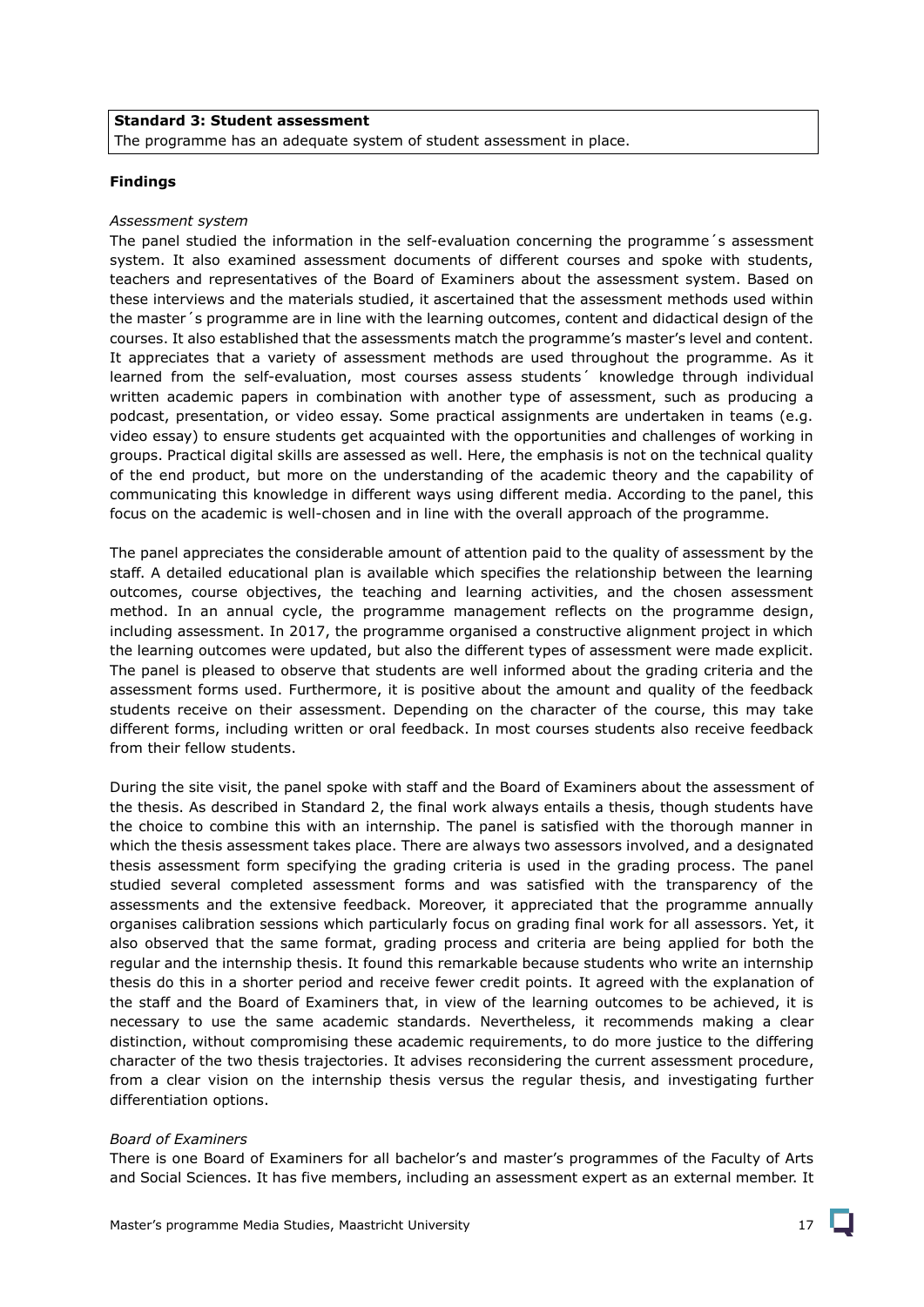is responsible for the quality control of testing and examinations. It also appoints examiners, handles individual cases of fraud and individual requests from students, issues certificates, grants exemptions, and takes care of the handling of appeals and/or complaints about exams.

During the site visit, the panel talked to members of the Board of Examiners. It ascertained from this interview that the formal tasks and responsibilities of the Board are carried out adequately and that there are clear agreements and procedures. It also confirmed that the Board has undertaken various initiatives to ensure the quality of tests and final projects. The Board screens the abovementioned educational plan every year as a quality assurance measure for the assessment of the programme as a whole. It also looks at the distribution of grades of all courses. If there are any deviations in the outcomes, a meeting is arranged with the responsible programme management. In the short term, the Board will start with the evaluation of the testing of individual courses.

Regarding the quality control of the final work, the Board has organised audit checks on the assessment of theses since 2014, including those of the master's programme MSDC. It appoints a number of audit-examiners from a pool of examiners. These audit-examiners are asked to accomplish a meta-assessment on a random selection of already graded theses. Each year a special focus is chosen, such as the Cum Laude theses, the verification of the achieved final qualifications, the spread of grades, or the quality of internship reports. In the case of divergence between the grade suggested by an examiner of the MSDC programme and the audit-examiner, the thesis or report is discussed in the next calibration session with the staff. The panel expressed its appreciation for all the initiatives and considers the Board of Examiners a hard-working and proactive board.

#### **Considerations**

The panel concluded that the master's programme Media Studies has an adequate assessment system. The tests match the programme's level and content, and the forms of assessment suit the content and design of the programme. It appreciated the various measures taken by the staff to promote the reliability, validity and clarity of assessment, such as the education plan and the constructive alignment project. Moreover, it valued the clear assessment information and feedback towards students.

The assessment of the master's thesis takes place in an adequate manner. There are always two assessors involved, and completed assessment forms testify to a transparent and thorough evaluation procedure by these assessors. The panel also appreciated the staff's calibration sessions which contribute to the alignment of the process and criteria. One point of attention is the assessment of the internship thesis versus the regular thesis. The panel observed that the same criteria and procedure are used, although the two trajectories differ significantly in terms of size and shape. It advises differentiating them more, within the academic standards, in order to do more justice to the specific characters of both thesis trajectories.

The quality control of the testing and examinations is adequate. The panel is positive about the functioning of the Board of Examiners: it clearly contributes to the quality assurance and control of the testing and evaluation within the programme.

#### **Conclusion**

*Master's programme Media Studies:* the panel assesses Standard 3 as 'satisfactory'.

#### **Standard 4: Achieved learning outcomes**

The programme demonstrates that the intended learning outcomes are achieved.

#### **Findings**

Prior to the site visit, the panel studied a selection of fifteen master's theses (both regular theses and internship theses) and the accompanying assessment forms completed by the examiners. This selection included a wide spread of the marks. The panel was generally satisfied with the quality of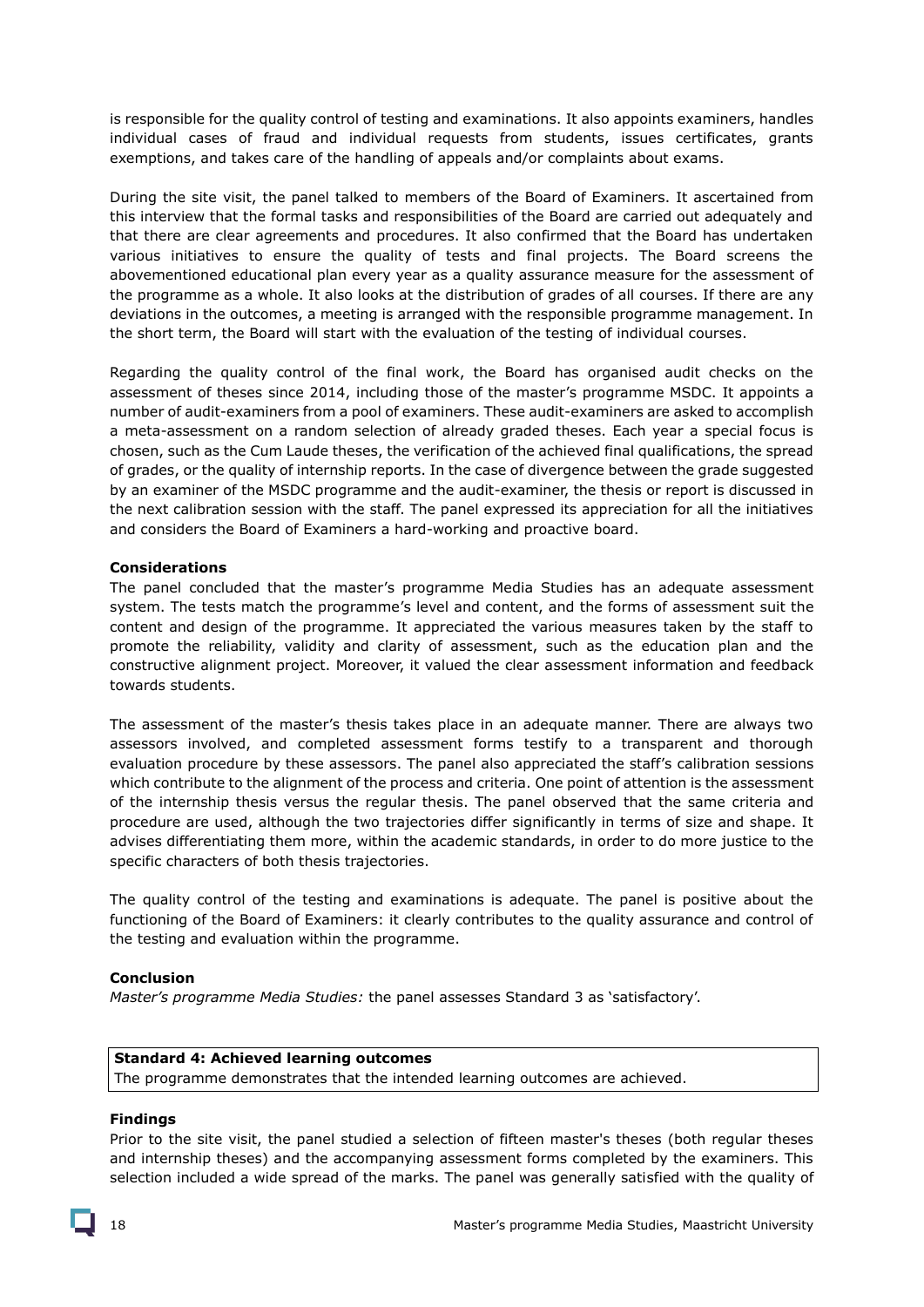the theses and ascertained that the students achieved the intended learning outcomes covered by the master's theses. It observed that most theses reflect the central focus of the programme, i.e. research on digital media from a critical and cultural studies perspective and with an emphasis on qualitative methods like participating observation and interviews. Overall, the theses were adequately executed and properly written. In general, they encompass sufficient attention for discussions and claims in the literature on the subject. The chosen qualitative research methods are usually substantiated and effectively applied. Furthermore, in most theses the research results are adequately reflected upon and linked to the literature.

During the site visit, the panel received additional information on the first and current positions of alumni and spoke with a few alumni. It ascertained that most graduates have relevant jobs on an academic level in the field of communication and media. The panel was enthusiastic about the interviewed alumni: they appeared to be doing well in the job market. These alumni were very satisfied with the education offered in their programme and felt it provided them with a solid basis. They explicitly mentioned that the debating and cooperation skills acquired through problem-based learning proved particularly useful in their current positions.

#### **Considerations**

The panel studied a selection of theses and found that their overall quality could be considered satisfactory. They sufficiently demonstrate an academic attitude and understanding. They also testify to considerable skill in executing research and reporting on it. The interviewed alumni were positive about their programme, and the panel established that alumni are quite successful in their careers. Overall, it concluded that they achieved the programme's intended learning outcomes.

#### **Conclusion**

*Master's programme Media Studies:* the panel assesses Standard 4 as 'satisfactory'.

# GENERAL CONCLUSION

The panel assesses Standard 1, 2, 3 and 4 as 'satisfactory'.

According to the decision rules of NVAO's Framework for limited programme assessments 2016, the panel assesses the master's programme Media Studies as 'satisfactory'.

### **Conclusion**

<span id="page-18-0"></span>The panel assesses the *master's programme Media Studies* as 'satisfactory'.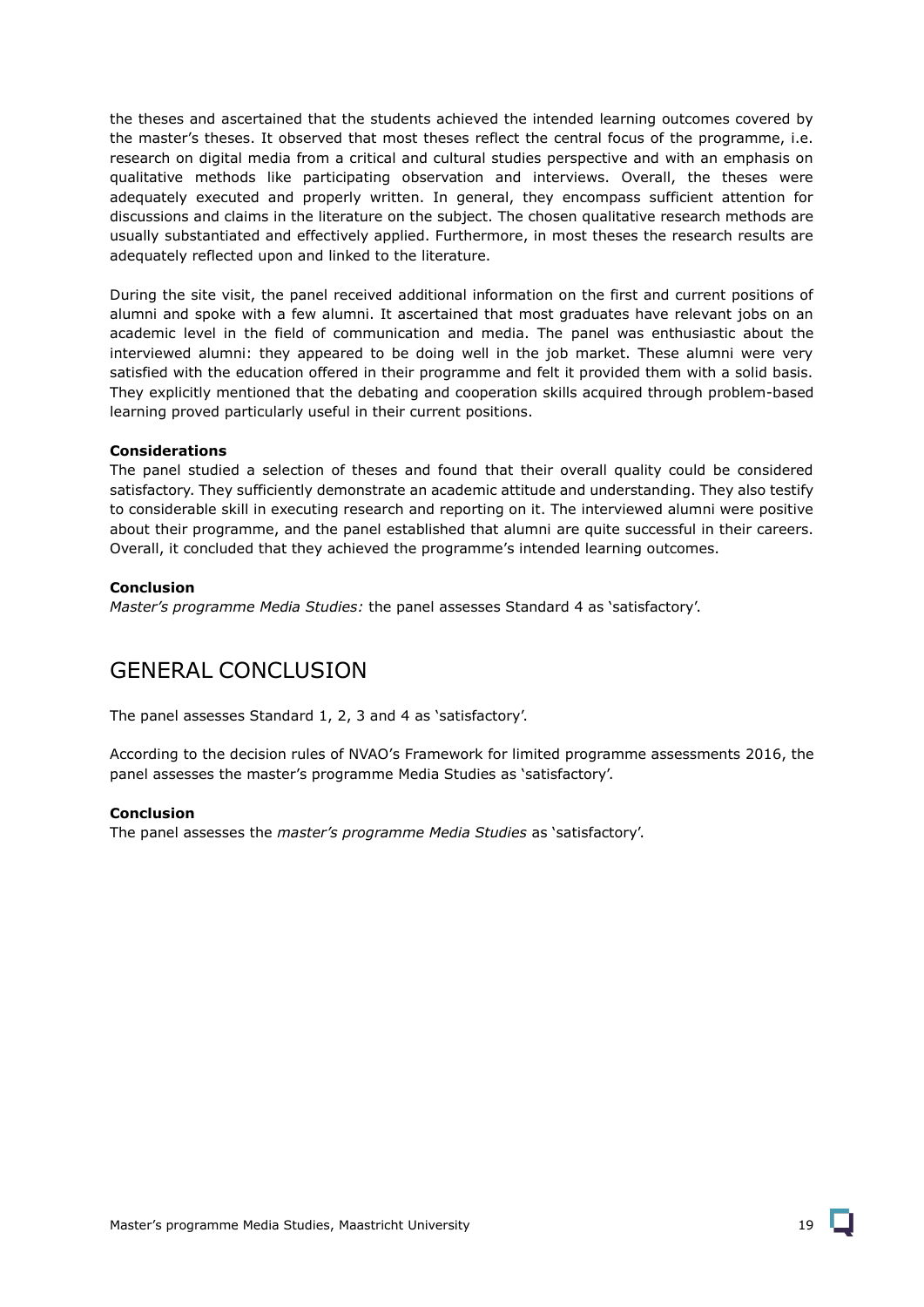Master's programme Media Studies, Maastricht University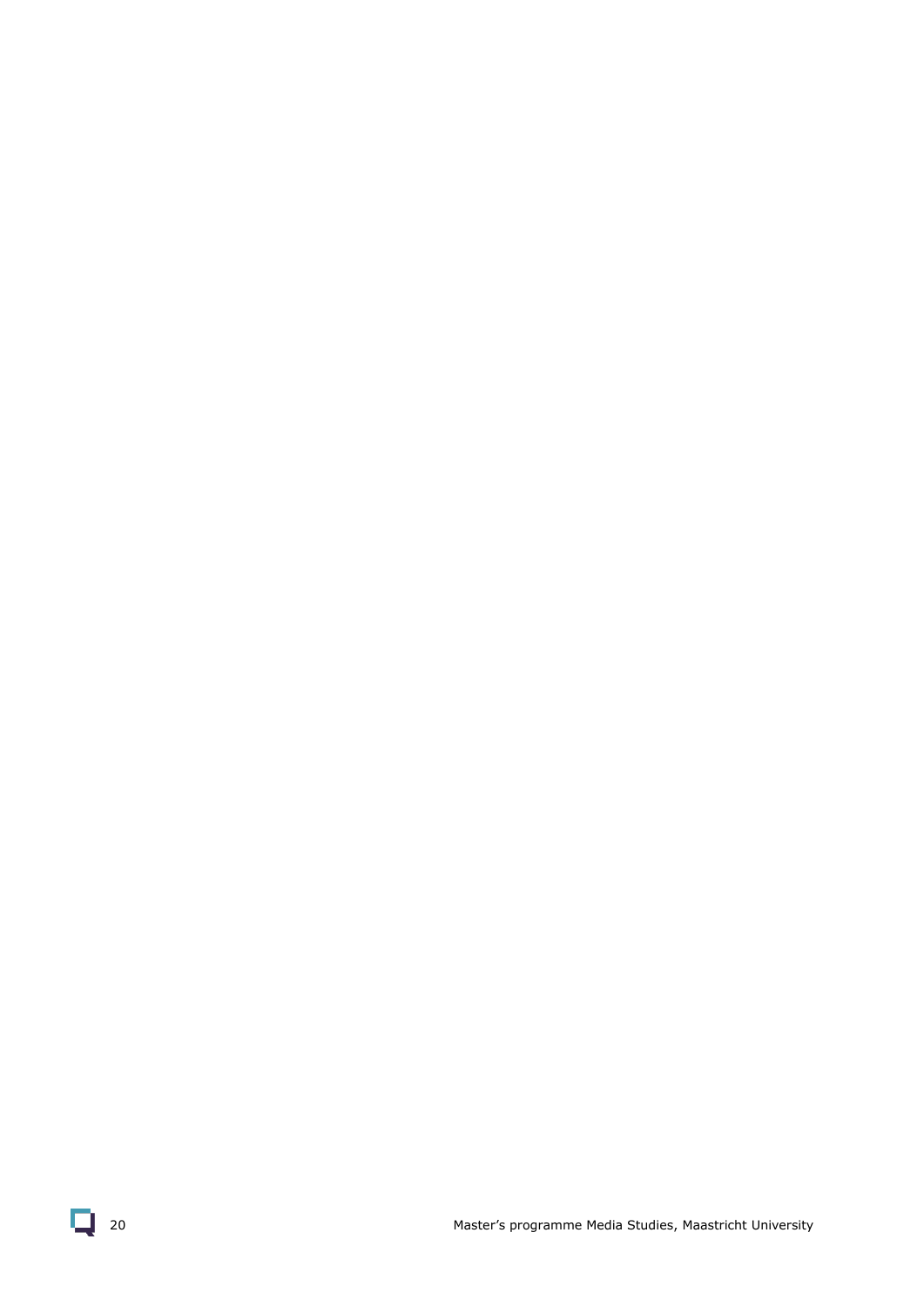# **APPENDICES**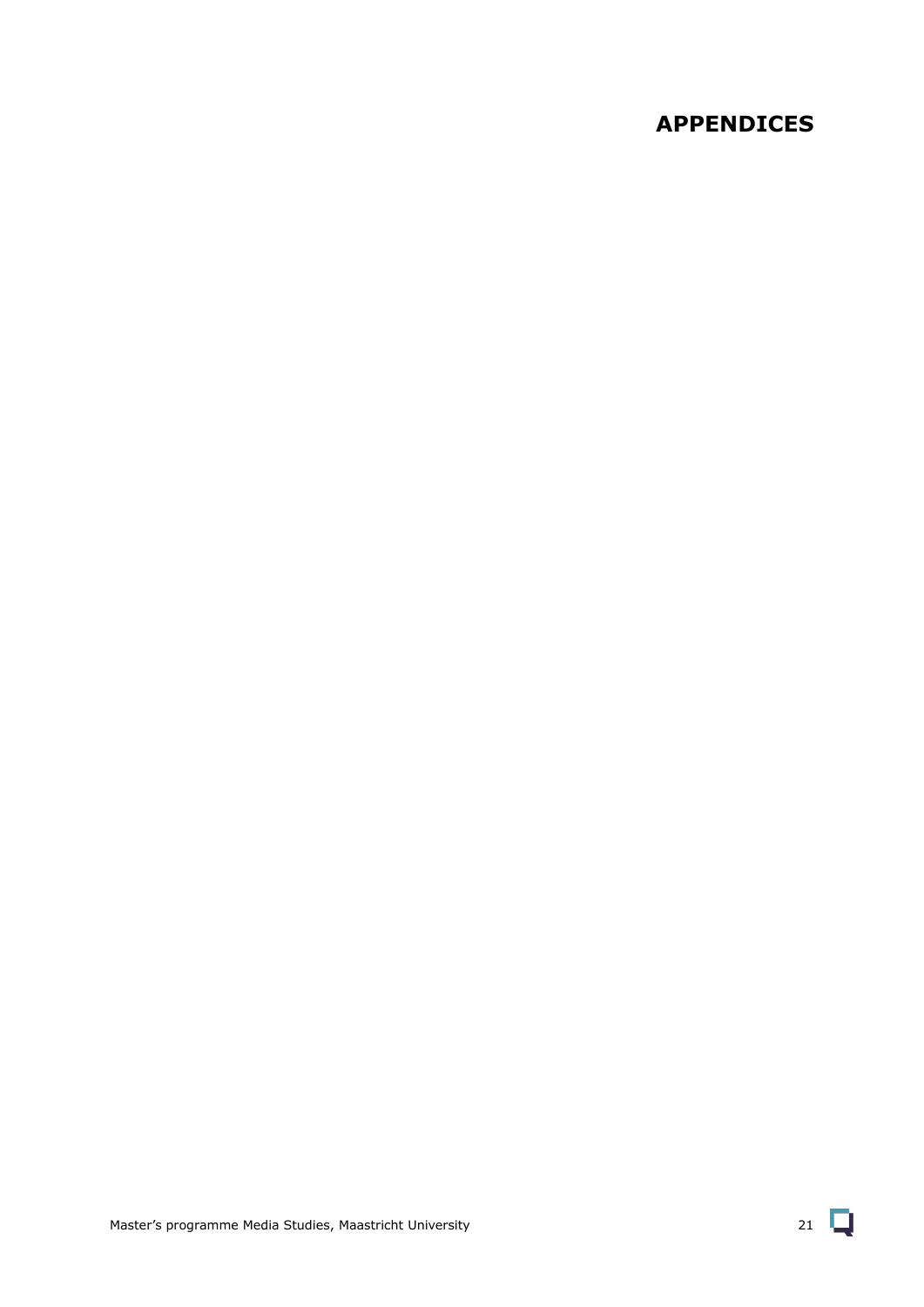22 Master's programme Media Studies, Maastricht University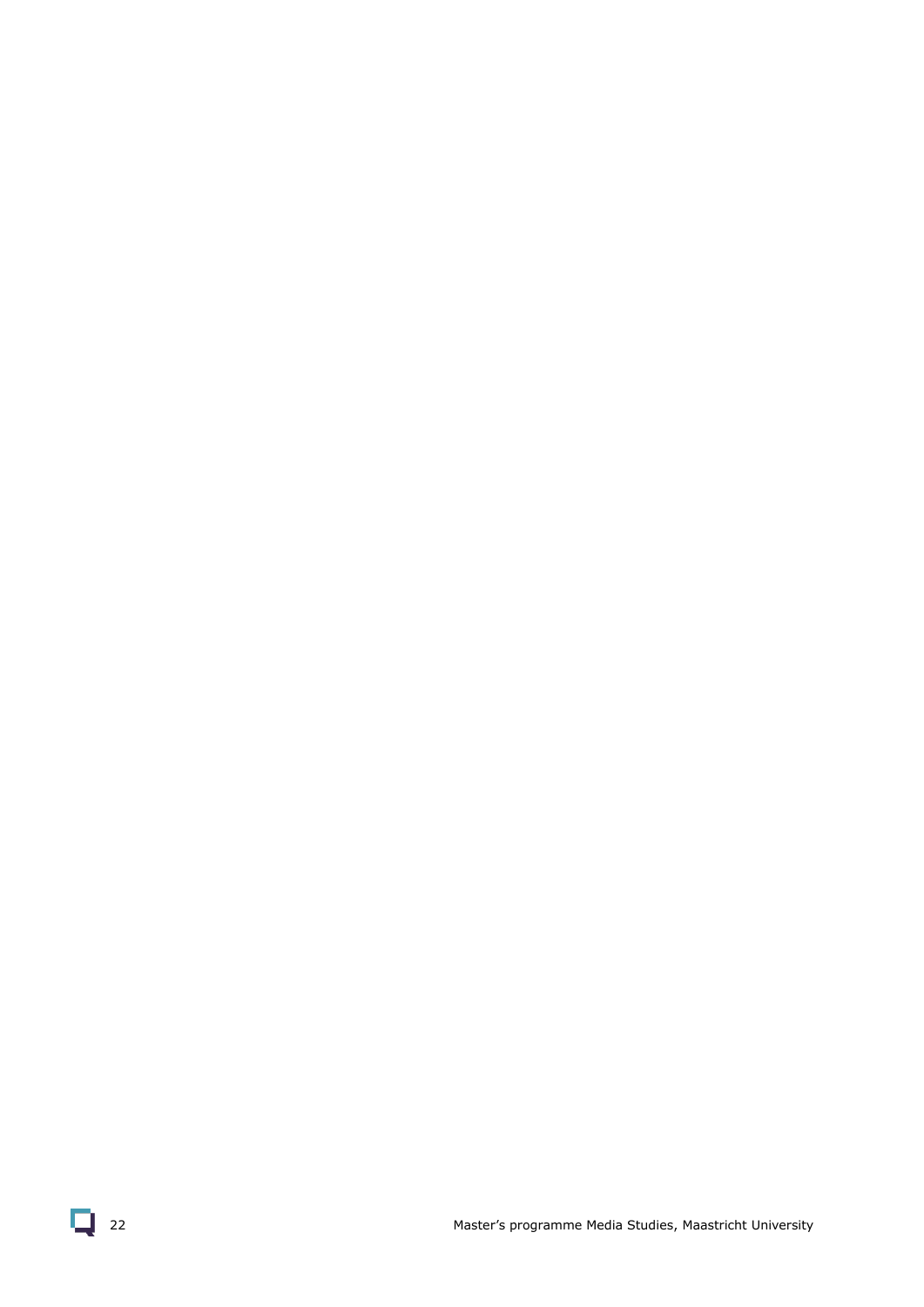# <span id="page-22-0"></span>APPENDIX 1: INTENDED LEARNING OUTCOMES

Upon completion of the Master Media Studies graduates are able to:

### *Knowledge and understanding*

- 1. demonstrate advanced knowledge (theories, concepts and methods) and understanding of user practices and trends in digital cultures and their social, cultural and political implications (as deriving from e.g. media studies, media philosophy and critical theory, history of media, and science and technology studies).
- 2. demonstrate advanced knowledge and understanding of the interrelations between user practices, technologies, and social dynamics in digital cultures.
- 3. demonstrate knowledge of contemporary events in digital cultures (e.g. protest movements, whistle blowing), developments (e.g. retro movements, digital public spheres) and debates (e.g. virtualisation, privacy/surveillance, ownership) and are able to put them into historical context.
- 4. analyse processes of (digital) media transformations with a focus on user practices both on an 4.1.1 individual and
	- 4.1.2 societal level.
- 5. demonstrate knowledge of different qualitative research methods, and reflect on their (interdisciplinary) relevance for a research problem and their limitations.

#### *Applying knowledge and understanding*

- 1. analyse and discuss the debates around the introduction of new digital technologies and how users engage with them from an interdisciplinary perspective.
- 2. demonstrate the skills to cooperate constructively in international multidisciplinary and intercultural teams by applying relevant academic theories and research methods in:
	- 2.1.1 informed debates about new issues of digital cultures in academic interdisciplinary contexts;
	- 2.1.2 the field of digital media production and distribution.
- 3. identify and analyse the complex interplay of individual experiences, social, scientific and technological developments in the context of digital cultures.
- 4. select an appropriate research design and method(s) to address a specific research question; collect and analyse qualitative data relevant to answering the research question.

#### *Making judgements*

- 1. identify and analyse ethical and social consequences of developments in (digital) media cultures (e.g. privacy, copyright, surveillance).
- 2. evaluate the impact of digital media developments and related user practices.
- 3. evaluate the relevance of a chosen research method in relation to the problem to be investigated.

#### *Communication*

- 1. build a coherent argumentation and engage critically in debates.
- 2. attune their written and oral debates/presentations to diverse audiences.
- 3. use various formats for describing and presenting their (research) findings (e.g. academic papers, reports, weblogs, short audio documentaries and video essays).
- 4. communicate, learn and collaborate in intercultural teams.

#### *Learning skills*

- 1. transfer and apply their knowledge and understanding to address emerging issues, media practices and technologies.
- 2. act and engage in life-long learning independently by applying the acquired generic skills such as information retrieval, and critical, comparative analysis and reflection on academic literature.
- 3. reflect upon their own learning process and can utilize these reflections to further develop their (a) academic and (b) professional skills.
- 4. learn how to update their media skills (e.g. audio and video editing, podcasting) and to use new software products.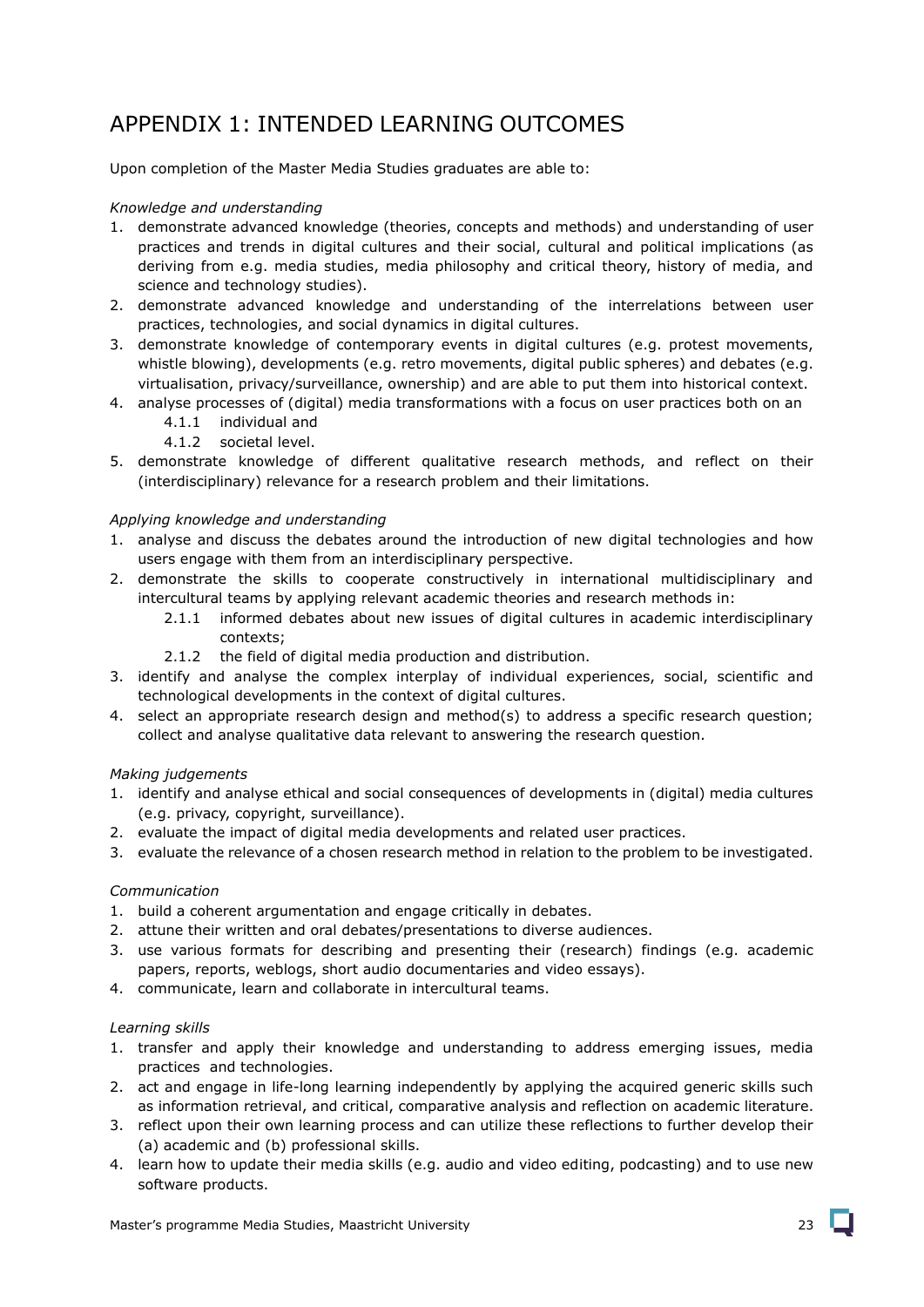# <span id="page-23-0"></span>APPENDIX 2: OVERVIEW OF THE CURRICULUM

### **Master's programme Media Studies**

| 1 <sup>st</sup> semester                            |                                                    |                                                               |                                                                             |
|-----------------------------------------------------|----------------------------------------------------|---------------------------------------------------------------|-----------------------------------------------------------------------------|
| <b>Study period</b>                                 | Course                                             | Course.                                                       | <b>Digital skills</b>                                                       |
| Period <sub>1</sub><br>September-October<br>8 weeks | Transformations in Digital<br>Cultures             | <b>Real Virtualities</b>                                      | <b>Blogging</b><br>Introduction to NodeXL                                   |
| Period <sub>2</sub><br>November-December<br>8 weeks | Sound Technologies and<br>Cultural Practices       | New Public Spheres:<br>Digital Platforms and<br>Public Debate | Audio editing<br>(making an audio<br>documentary)<br>Introduction to Voyant |
| Period 3<br>January<br>4 weeks                      | Sharing Practices and<br><b>Online Communities</b> |                                                               | Video editing<br>(focus on the use of<br>scripts)                           |

| 2 <sup>nd</sup> semester                                                 |                                                              |                                                 |  |
|--------------------------------------------------------------------------|--------------------------------------------------------------|-------------------------------------------------|--|
| <b>Study period</b>                                                      | Course                                                       | <b>Supervision</b>                              |  |
| Period 4 (part 1)<br>February<br>4 weeks                                 | Research Design                                              | Individual supervision throughout<br>period 4-6 |  |
| Period 4 (part 2) and Period 6<br>March and June<br>8 weeks <sup>5</sup> | Workshops preparing for thesis<br>writing                    |                                                 |  |
| Period 6                                                                 | Presentation day (peer feedback and feedback by supervisors) |                                                 |  |

The internship contract is available in the digital base room.  $\overline{4}$ 

In period 5 (April and May) we do not offer any workshops as this is the time when students can do their internships. Individual  $\overline{5}$ supervision continues.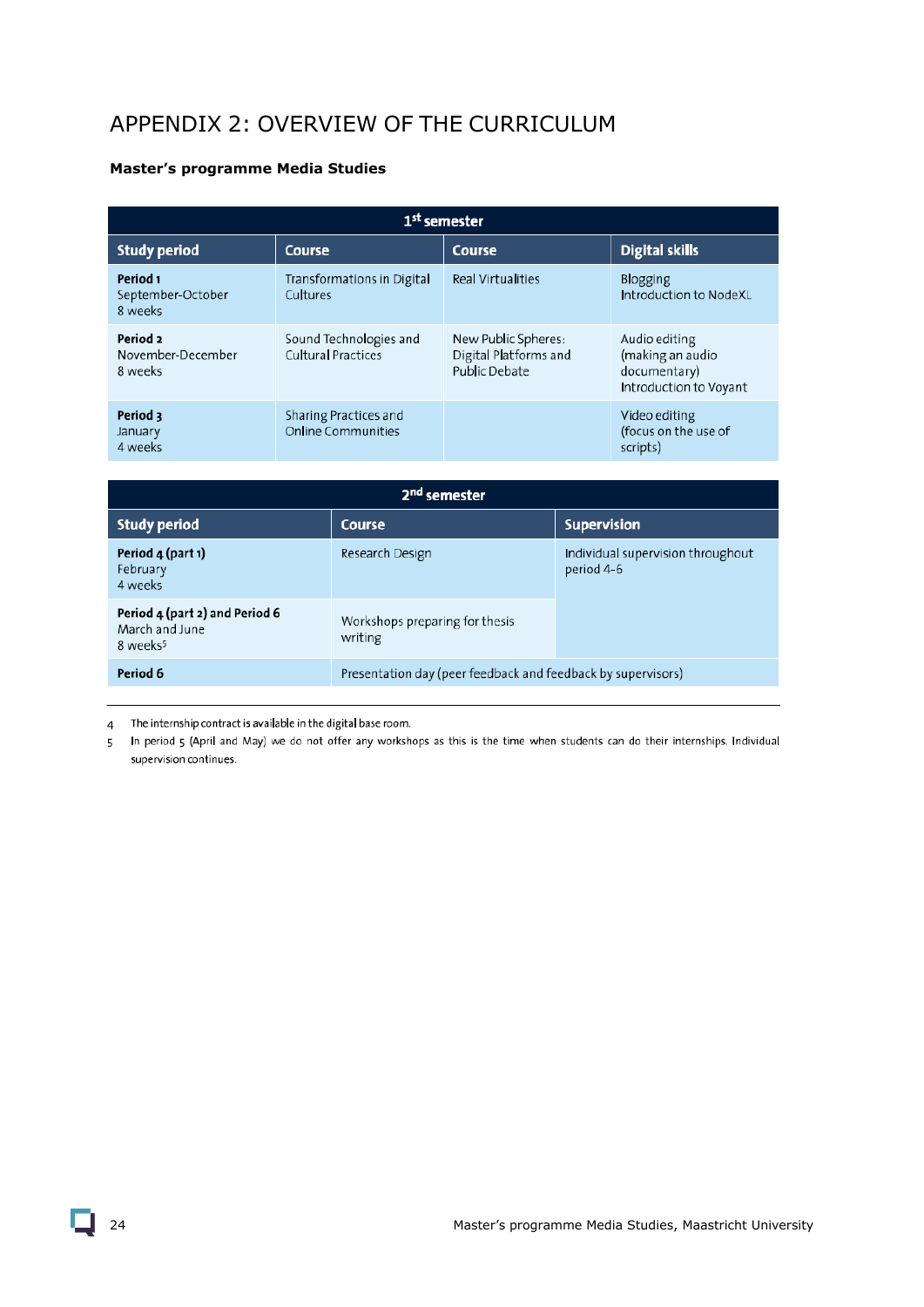# <span id="page-24-0"></span>APPENDIX 3: PROGRAMME OF THE SITE VISIT

### **Thursday – 24 January 2019**

|  |  | $\mid$ 17:00 $\mid$ 19:00 $\mid$ Arrival of panel, preparation, internal meeting and documentation review |
|--|--|-----------------------------------------------------------------------------------------------------------|
|  |  | 19:30   21:30   Dinner (panel meeting)                                                                    |

### **Friday - 25 January 2019**

| 08:30 | 09:00 | Arrival of panel / Welcome with a short presentation                  |
|-------|-------|-----------------------------------------------------------------------|
| 09:00 | 09:45 | Meeting with management                                               |
| 09:45 | 10:30 | Meeting with students and alumni (including PC student)               |
| 10:30 | 10:45 | Break / internal meeting                                              |
| 10:45 | 11:30 | Meeting with teaching staff (including PC staff member)               |
| 11:30 | 12:15 | Meeting with Board of Examiners and student advisor                   |
| 12:15 | 13:30 | Internal meeting with lunch break                                     |
| 13:30 | 14:15 | Final interview with management                                       |
| 14:15 | 15:30 | Deliberations panel, formulating preliminary findings and conclusions |
| 15:30 | 15:45 | Feedback of preliminary findings and conclusions                      |
| 15:45 | 16:00 | <b>Break</b>                                                          |
| 16:00 | 16:45 | Development dialogue                                                  |
| 16:45 | 17:00 | Departure                                                             |